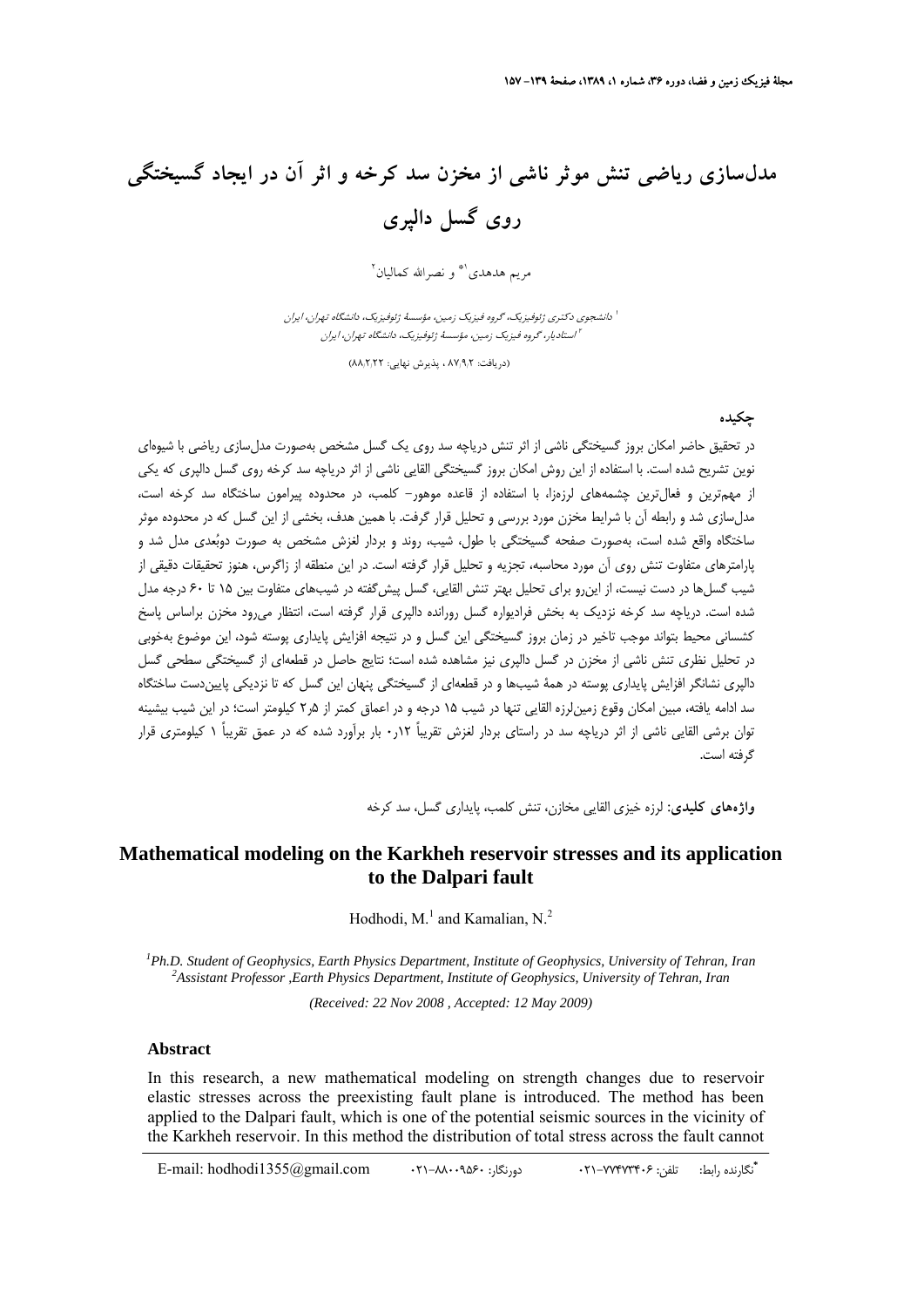be determined because the initial stress is unknown; the pore pressure due to the reservoir is also not considered. The mathematical modeling method has been explained briefly in the following.

The lake first is divided into small rectangles of sides a and b by two sets of orthogonal straight lines, one set conveniently east-west and the other north-south. The mean water depth h in each rectangle with area S is estimated, and the water pressure on the floor of the rectangle is replaced by a vertical force  $F = \rho gS$  h at the center of rectangle. It is clear that rather smaller rectangles lead to more precise modeling, hence, each rectangle with increasing h is divided into some parts. The water pressure of the lake is simulated by a set of point forces F which applied in the -X3 direction and acting on the rectangles. We define now a mathematical model of the single force F in the elastostatic fields using the delta function conception: The point force F is defined as:

 $F = F \bar{a} \delta(r)$ 

The ith component of displacement at point  $P(x_1, x_2, x_3)$  due to F in the jth direction,  $u_i^j$ , is given by:

 $u_i^j = F/8\pi\mu\left(\delta_{ij}r_{,kk} - \Gamma r_{,ij}\right)$ 

where j=3, for the water pressure of the lake, and  $r = ((x_1)^2 + (x_2)^2 + (x_3)^2)^{\frac{1}{2}}$  is the distance from origin to point P. The general three dimensional relationships between nine Cartesian strain component  $\epsilon_{ii}$  and three Cartesian displacements  $(u_1, u_2, u_3)$  are given by:

$$
\in_{ij}=\frac{1}{2}(u_{i,j}+u_{j,i})
$$

These nine terms constitute the infinitesimal strain tensor, a symmetric tensor with six independent quantities. The stress tensor is given by stress-strain relationships based on constitutive law called Hooke`s law is given by:

$$
\sigma_{ij} = \lambda(\epsilon_{kk})\delta_{ij} + 2\mu \epsilon_{ij}
$$

Using the conception of the stress tensor and well-known relationships in elastostatic theory the various stress parameters such as shear and normal stresses due to reservoir can be determined at the point P in a plane with normal n. In this way, we would be able to achieve the strength values due to the reservoir across the specified preexisting fault plane. The shear stress ( $\tau_{nr}$ ) and strength ( $S_{nr}$ ) due to the reservoir across the preexisting fault plane are, respectively, as follows.

$$
\tau_{nr} = \tau_n \cdot \cos(\theta)
$$
  

$$
S_{nr} = \tau_{nr} - \mu \sigma_n
$$

θ is angle measured in the preexisting fault plane between resolved shear stresses due to reservoir and ambient causes, and it is measured from the direction of the latter coefficient of friction along the fault plane,  $\mu$  is coefficient of friction across the preexisting fault plane. The earthquakes near new reservoirs is classified into the following three cases on the basis of positive, negative and zero values of  $s_n$ ; a reservoir based on this classification may stabilize some parts and destabilize other parts of the same nearby fault surface.

Case I: induced or reservoir assisted natural earthquakes;  $s_r > 0$ . This situation will arise when  $0 \le \theta \le 90$  and the reservoir stresses have a net destabilizing influence on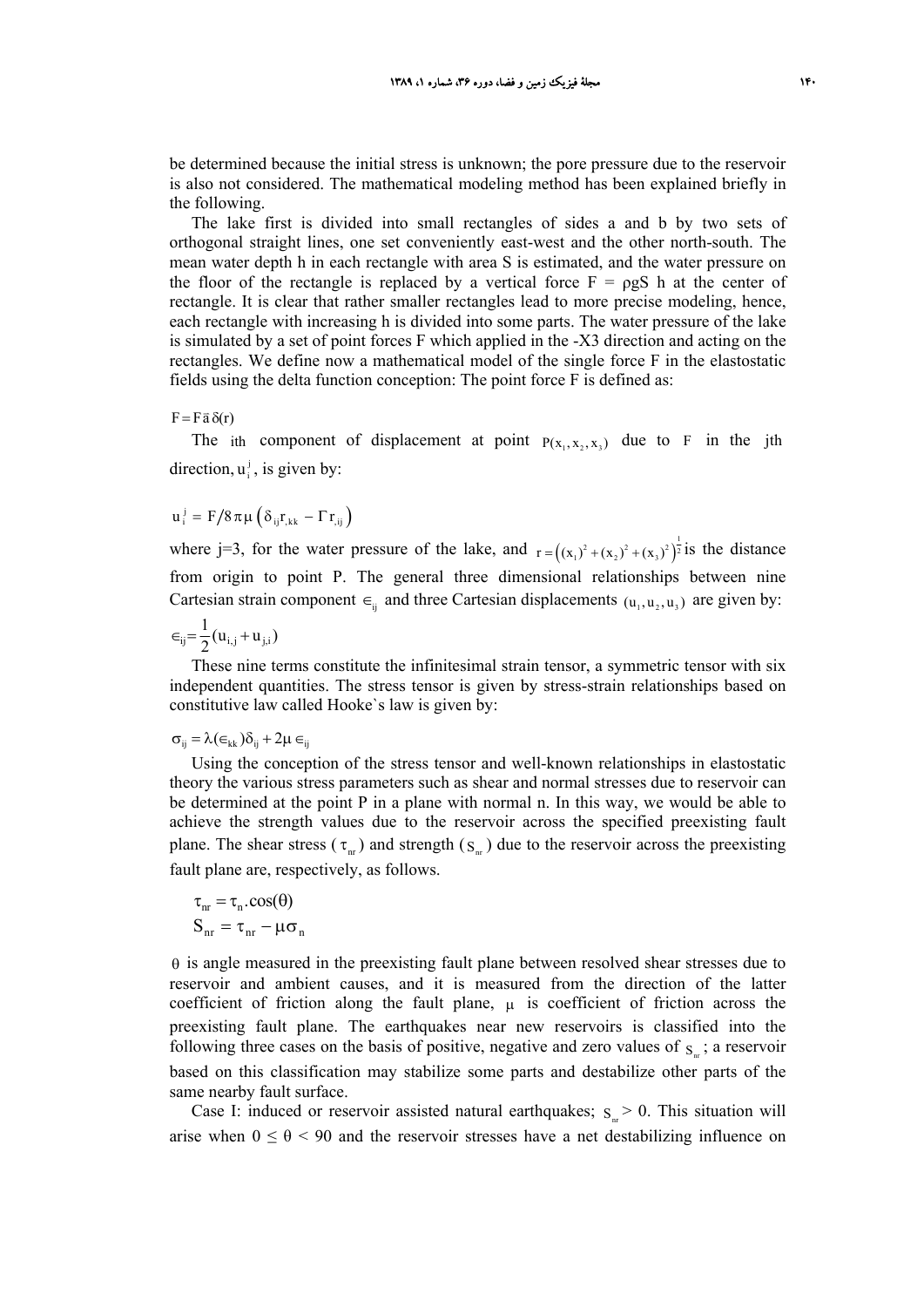some parts of fault plane in which  $\tau_{nr}$  has a suitably large component in the same direction as initial tectonic shear stress, therefore the earthquake occurs earlier than its natural time.

Case II: natural tectonic earthquakes despite the inhibiting influence of the new reservoir;  $S_{n}$  < 0. This situation will arise when 90 <  $\theta \le 180$  and the reservoir stresses have a net stabilizing influence on some parts of fault plane in which a component of  $\tau_{\text{nr}}$ acts opposite to initial tectonic shear stress, therefore the earthquake occurs later than its natural time.

Case III: natural tectonic earthquakes with no influence of the reservoir;  $s = 0$ . The reservoir exerts neither a stabilizing nor a destabilizing influence on the fault plane. The earthquake occurs neither hindered nor assisted by the reservoir; its occurrence time is the same as the natural time. Hence there is again a natural earthquake near the reservoir.

We have applied these concepts to the Karkheh reservoir and discussed fault stability analysis on the Dalpari fault plane. For this, we identify the strength equation as the main operational relation and list here the inputs required for its evaluation. Firstly, the location and orientation of the segment of the Dalpari fault in the vicinity of the reservoir should be specified. An estimate of the coefficient of friction, Poisson's ratio, shear and Young's modulus in the crustal rocks beneath and around the reservoir should be available also. Secondly, we should specify the direction of resolved shear stress on the fault due to ambient crustal stresses. If the fault plane solution for the earthquake is available, or can be modeled, then the direction of slip on the chosen nodal plane may be taken as the estimate of the desired shear stress direction. Thirdly, we should have estimates based on computations of the elastic stresses due to the Karkheh reservoir on the Dalpari fault plane. It is observed that in the Zagros high angle reverse faults (dips>30) appeared to be more common than low angle trust (dips<30); there is a peak in the distribution in the range 30-60 and very few nodal plane dips corresponding to low angle thrusts which would plot in the ranges 0-30 and 60-90. It is observed that in this region the seismogenic depths vary from 4 to 20 km, with typical uncertainties being  $\pm$  4 km. As a result, due to unavailable valuable information needed about the Dalpari fault plane parameters, we have considered different dips between 15° to 60° and the maximum depth 15 km for analysis.

The Karkheh reservoir is situated on the hillwall part of the Dalpari fault. Based on the analysis it is observed that the reservoir may exert a stabilizing influence and delay the time of earthquake occurrence associated with this segment. These observations are in agreement with the theoretical stress analysis due to the reservoir in this segment. This results in a more crustal stability at all dips of the surface segment of the Dalpari fault. The possibility of induced earthquake may occur at the 15° dip of the hidden segment of this fault and at depths shallower than 2.5 kilometer, which continues until nearby down the dam site. In this segment the maximum reservoir induced strength in the direction of the slip vector fault is estimated about 0.12 bar at a depth of  $\sim$ 1 kilometer.

**Key words**: Reservoir Induced Seismicity, Coloumb stress, Stability fault, Karkheh Dam

ز زمان شناسايي وابستگي لرزهخيزی القايي به حجم نقاط گوناگون دنيا با بزرگاهای متفاوت و قابل توجه ذخيرهشده آب و ارتفاع سطح آب در درياچه ميد در مشاهده شده است (گوپتا، ۱۹۹۲). در اواخر دهه ۶۰ و ُوايل دهه ۱۹۴۰، بيش از ۱۰۰ مورد زمينLرزه القايي در اوايل دهه ۷۰ بعد از توافق کلي محققان روی اين مسئله

**1 مقدمه**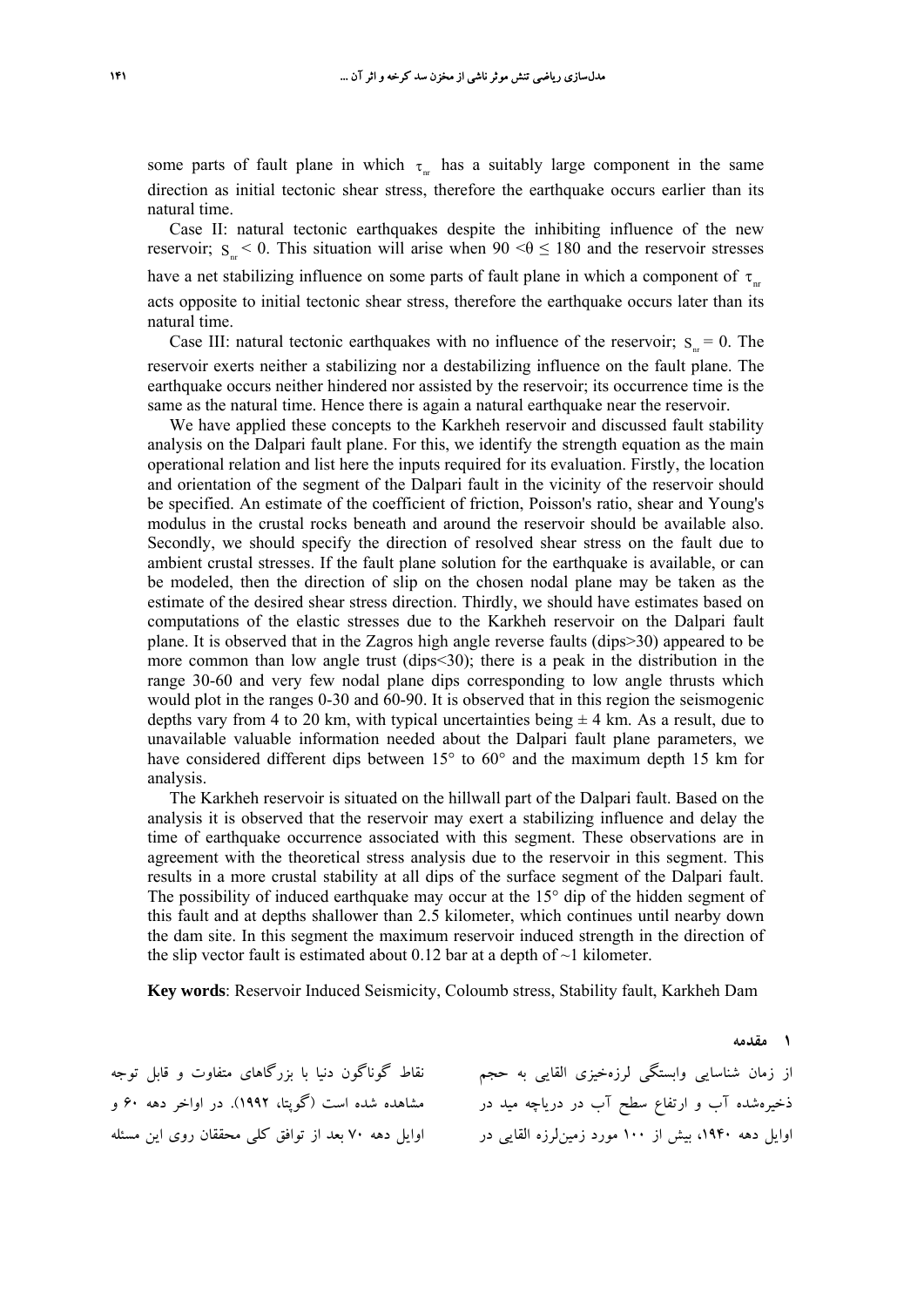با توجه به تحقيقات و تجهيز دستگاهي چندينساله اخير، امروزه زمينلرزههاي القايي در مقايسه با گذشته بيشتر شناخته شدهاند. بررسيها نشان مىدهد كه زمينلرزههاي القايي عموماً در نزديكي مخزن (اكثراً تا فاصله 30 كيلومتري مخزن) و در اعماق كانوني كم رخ ميدهند (تلواني و همكاران، 1980). پارامترb زمينلرزههاي القايي بسته به شرايط زمينساخت منطقهاي معمولاً بزرگتر از زمينلرزههاي طبيعي گزارش شده است (اتسو، 1965). عموماً زمينلرزههاي متوسط تمايل دارند در مناطقي رخ دهند كه اولاً ارتفاع آب بيشتر از 100 متر و ثانياً حجم مخزن قابل ملاحظه باشد و دستكم بيشتر از 1 ميليارد متر مكعب باشد (اتسو، 1965). برخى از مخازن بلافاصله بعد از تكميل آبگيرى موجب وقوع زلزله مىشوند (به علت تغييرات تنش كشساني) و بعضى از آنها با تأخير (به علت پخش سيال منفذى) و بعضى چندينسال بعد، هنگامى كه سطح آب مخزن تغيير كرد موجب رخداد زلزله مىشوند (تلواني2000،). زمينلرزههايي كه بلافاصله پس از اتمام آبگيري اوليه رخ ميدهند، عموماً كمعمقاند و مراكز آنها معمولاً دركف مخزن يا در مجاورت كف آن در عمق كانونى صفر تا 10 كيلومترى قرار دارد. آن دسته از زمينلرزههايي كه با تأخير پس از چندسال از شروع آبگيري رخ ميدهند عميقترند و ممكن است در عمق كانوني بين 10 تا 20 كيلومتر قرار داشته باشند (سيمسون و همكاران، 1988). هدف از اين تحقيق معرفي و تشريح روشي جديد در مدلسازي رياضي تنش ناشي از مخازن سدها روي صفحه گسيختگي يك گسل خاص است. با استفاده از روش مورد بررسي و مفهوم قاعده موهور- كلمب، اولينبار در كشور مدل رياضي پارامترهاي متفاوت تنش

كه آبگيري مخازن بزرگ مي تواند يكي از دلايل مسبب زمينلرزههاي القايي با بزرگاي بين 5 تا 5ر6 كه داراي قدرت تخريبي نيز هستند باشد، مسئله لرزهخيزي القايي مورد توجه جدي علمي قرار گرفت. به زودي مشخص شد كه نواحي بدون فعاليت لرزهاي و نواحي كه از نظر لرزهخيزي داراي آهنگ كمي هستند، در مقايسه با مناطق فعال الزاماً از پتانسيل كمتري در رويداد زمينلرزههاي القايي برخوردار نيستند. براي نمونه در سد كرماستا در يونان با ارتفاع 160 متر و حجم مخزن 8ر4 ميليارد متر مكعب، پس از آبگيري در ،1966 زمينلرزه مهمي با بزرگاي 2ر6 درفاصله 20 كيلومتري ازمخزن به وقوع پيوست. زمينلرزهاي با بزرگاي 3ر6 كه درفاصله 9 كيلومتري از سد كوينا در هند با ارتفاع حدود 103 متر و حجم مخزن 7ر2 ميليارد متر مكعب در 1967 به وقوع پيوست. سد كاريبا در مرز زامبيا و زيمباوه با ارتفاعي حدود 128متر و حجم مخزن 175 ميليارد متر مكعب كه از 1956 تا 1971 آبگيري شده است، شاهد زمينلرزههايي بوده كه با تداوم آبگيري همخواني داشته است. بزرگترين زمينلرزه با بزرگاي 6 هنگامي اتفاق افتاد كه سطح تراز آب به حداكثر مجاز خود رسيده بود. زمينلرزههاي القايي ناشي از بارگذاري مخزن سد در ساير مناطق دنيا مثل امريكا، فرانسه، ژاپن، ايتاليا، يونان، برزيل و ديگر كشورها مشاهده شده است (گوپتا، 2002).

تحقيق اسنو (1972) مرحله مهمي در بررسي زمينلرزههاي القايي به شمار ميآيد. اين محقق روشن ساخت كه سازوكار زمينلرزهها با توجه به اينكه وابسته به مخزن و يا طبيعي باشند، يكسان است. اين نظريه براساس 1) اثر آني در نتيجه بار مخزن و 2) تاخير در نتيجه انتشار فشار آب منفذي است. چاندر و كالپنا (1997) مدل رياضي تاثير مخزن محدود در فضاي سهبعدي را عرضه كردند. مفهوم پايداري گسل تابعي ار تنشهاي تاثيرگذار روي صفحه گسل معرفي شد. طبق اين نظريه مخزن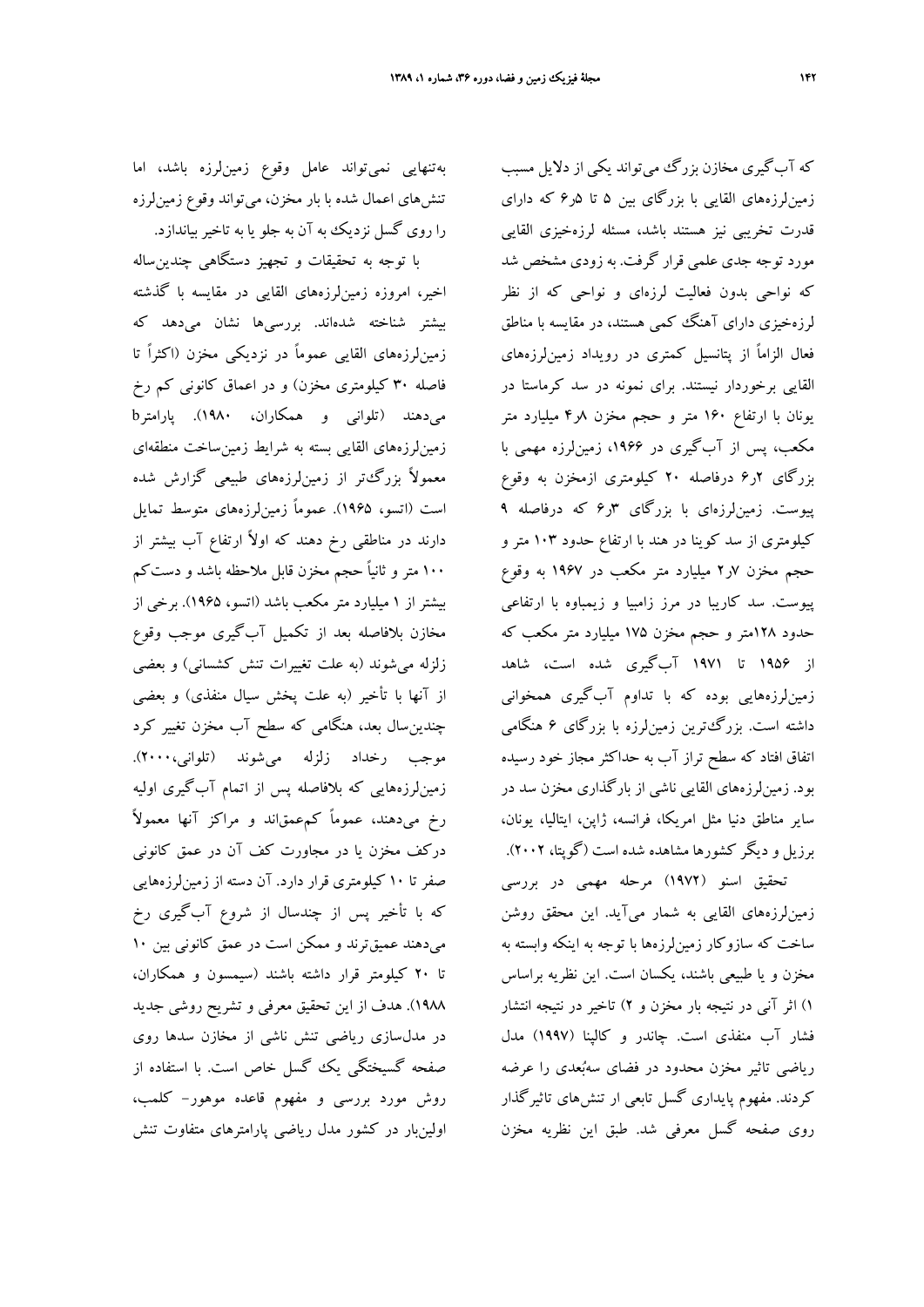پيشگفته) مورد مقايسه، بحث و نتيجهگيري قرار گرفته است.

گسل رورانده دالپري به طول حدود 20 كيلومتر در غرب تاقديس دالپري قرار دارد و در امتداد آن سازند آغاجاري روي نهشتههاي سازند بختياري و رسوبات جوانتر (مربوط به كواترنر بالايي) رانده شدهاند. اين راندگي حدود 21 كيلومتري باختر درياچه سد واقع است (طرح مطالعات سد مخزني كرخه، مرحله اول، 1370). براساس مشاهدات رومركز زمينلرزهها احتمال ميرود گسل دالپري كه در غرب ساختگاه سد كرخه قرار دارد، طولي بيشتر از آنچه كه در نقشه زمينشناسي كشيده شده، داشته باشد. اين قطعه پنهان با عنوان "گسل پنهان تاقديس دالپري" وابسته به تاقديس دالپري است كه با توجه به طولِ موج و درازاي بيش از 50 كيلومتري تاقديس دالپري، به احتمال زياد تا عمق 10 كيلومتري (لايه نمك هرمز) ادامه مييابد. گسيختگي پنهان وابسته به تاقديس دالپري (نشان داده شده با امتداد خطچين در شكل 1) را ميتوان با توجه به ريختشناسي آن در سطح زمين به حداقل دوپاره تقسيم كرد، بهطوريكه محل پارهبندي آن در مجاورت تغيير جهت درياجه سد كرخه از شرقي- غربي به شمالي – جنوبي تغيير مييابد (شركت لرزهنگار پارسيان، 1385) (شكل 1).

(سه مولفه اصلي تنش، بيشينه تنش برشي، بيشينه تنجش برشي، مولفه تنش برشي و توان (استعداد) برشي، بدون توجه به راستاي بردار لغزش در صفحه گسيختگي گسل (بهطور خالص) يا در هر راستاي مشخص تعريف شد ناشي از مخزن سد روي صفحه گسيختگي يك گسل مشخص عرضه شده است. در ادامه براي نمونه، براساس روش نظري معرفي شده، تنش ناشي از مخزن سد كرخه روي گسل دالپري مدلسازي رياضي ميشود. براي اين منظور پارامترهاي متفاوت تنش ناشي از مخزن سد كرخه در سطوح گوناگون تراز آب (،160 ،170 ،180 ،190 ،200 210 و 220 متر نسبت به سطح تراز آبهاي آزاد) روي صفحه گسيختگي گسل دالپري در شيبهاي متفاوت، برآورد شده و از اين طريق امكان وقوع زمينلرزه القايي در صفحه گسيختگي گسل دالپري مورد بررسي و تحليل قرار گرفته است. ميزان تغييرات سطح آب مخزن سد كرخه و رابطه آن با روند لرزهخيزي منطقه به خصوص در مورد گسل دالپري مورد تحقيق قرار گرفته و مروري اجمالي بر پارهاي از بررسي آماري صورتگرفته روي زمينلرزههاي گستره پيرامون سد كرخه به انجام رسيده است. در پايان نتايج آماري و مشاهدهاي با نتايج حاصل از مدلسازي رياضي تنش ناشي از مخزن سد كرخه در صفحه گسيختگي گسل دالپري (در خصوص امكان وقوع زمينلرزه القايي در صفحه گسيختگي گسل



**شكل .1** نقشه توپوگرافي درياچه سد كرخه به همراه گسلهاي شناخته شده در منطقه مورد بررسي پيرامون مخزن است؛ ابعاد نقشه برحسب UTM و توپوگرافي درياچه نسبت به سطح آبهاي آزاد برحسب متر، است.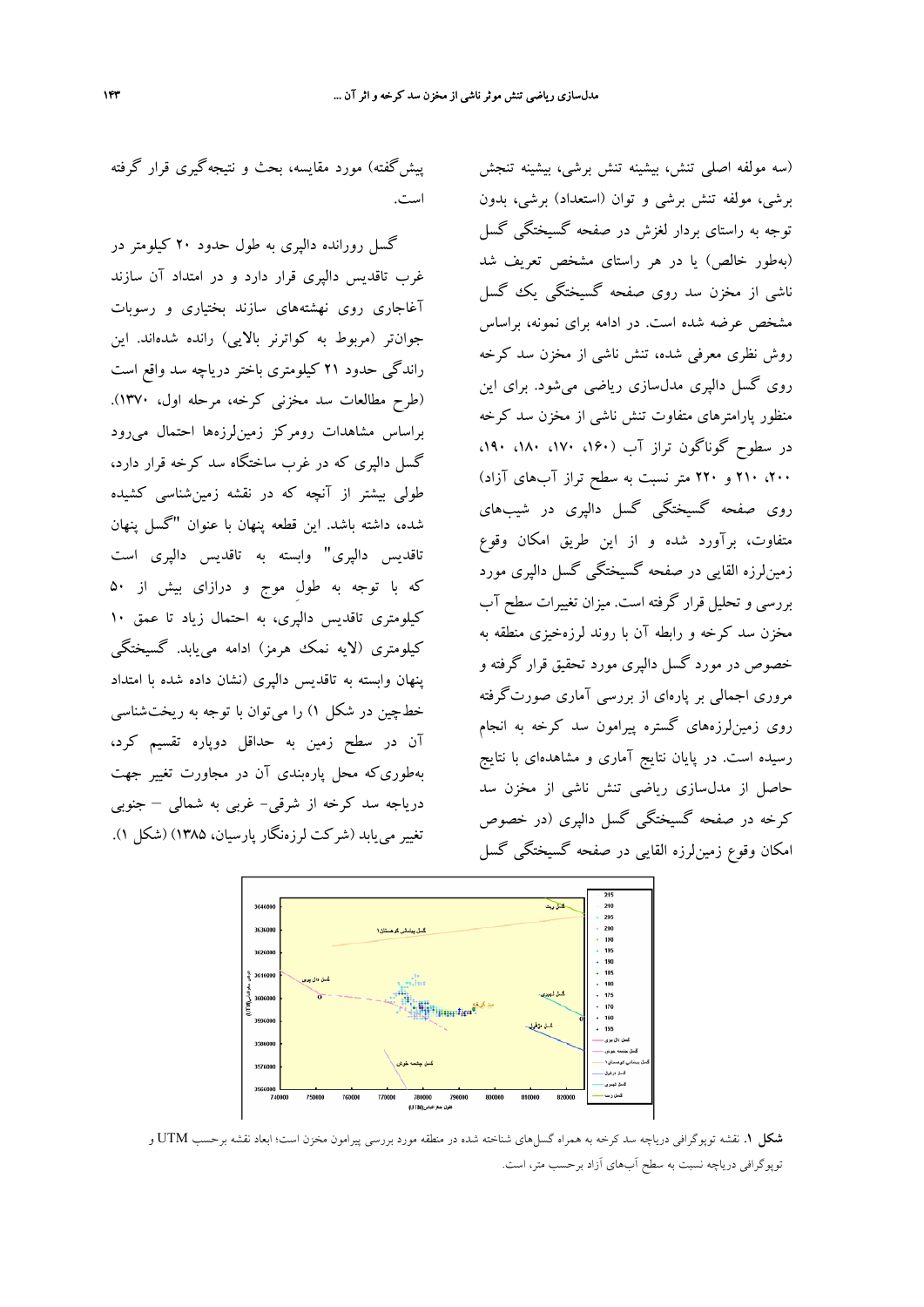نقشه توپوگرافي درياچه سد كرخه به همراه گسلهاي شناختهشده در منطقه مورد بررسي (مستطيلي با اضلاع 85 × 65 كيلومتر با مركزيت درياچه سد) است؛ همانگونه كه مشخص است، محل ساختگاه سد در عميقترين بخش درياچه واقع شده است، قطعه پنهان و احتمالي گسل دالپري با امتداد خطچين نشان داده شده و ابعاد نقشه برحسب UTM است. نقطه o در گسل دالپري نشانگر ابتداي طول سطحي گسل (انتخابي) است كه در فاصله حدوداً 21 كيلومتري مخزن سد قرار دارد و براي محاسبه و تحليل پارامترهاي گوناگون تنش القايي در صفحات اين گسل (نشان داده شده در شكلهاي بعدي) بهكار رفته است.

## **2 مباني نظري تنش القايي ناشي از فشار مخازن مصنوعي آب**

عوامل بهوجودآورنده و سازوكار زمينلرزههاي منتسب به سدها به دليل نبود شناخت كافي از وضعيت نيروهاي زمينساختي منطقه، هنوز بهطور كامل مانند زمينلرزههاي طبيعي شناخته نشده است. تحقيقاتي كه در اين زمينه صورت گرفته نشان ميدهد كه عملاً فعاليت زمينلرزهاي شديد وقتي شروع ميشود كه ارتفاع آب ذخيره شده از صد متر تجاوز كند (گوپتا، 1992)، بطورِكلي ارتفاع آب و تغييرات ناگهاني و قابل توجه در رقوم درياچه موثرتر از حجم كل درياچه است. سه اثر اصلي و مهم فشار و بار مخازن در ايجاد زمينلرزههاي القايي عبارتاند از (گوپتا،  $(1997$ 

الف- تنش كشساني كه با پركردن مخزن افزايش مييابد. ب- افزايش فشار مايع منفذي در سنگها و لايههاي اشباع شده در پاسخ به تنش كشساني. اين مسئله باعث كاهش تنش نرمال مؤثر و منجر به كاهش نيروي اصطكاك و افزايش توان برشي در صفحه گسل ميشود.

ج- تغيير فشار مايع به دنبال جابهجايي مايع ناشي از اختلاف سطح آب در ناحيه قبل و بعد از آبگيري مخزن. در اين تحقيق با استفاده از مدلسازي رياضي فشار آب درياچه، تنها به بررسي و تحليل نظري اولين اثر، يعني ميزان تغيير تنش كشساني ناشي از درياچه در صفحه گسيختگي گسل پرداخته ميشود و براساس قاعده گسيختگى موهور-كلمب ميزان پايداري يا تضعيف پوسته ناشي از تغييرتنش برشي مورد بررسي قرار ميگيرد.

بهمنظور مدلسازي رياضي فشار آب درياچه، در مرحله نخست با استفاده از نقشههاي توپوگرافي گستره مورد بررسي، توپوگرافي درياچه سد كرخه تعيين ميشود (شكل 1)؛ سپس كف درياچه بهصورت شبكهاي از مستطيلهاي كوچك به ابعاد a و <sup>b</sup> ) a <sup>&</sup>gt; <sup>b</sup> ( تقسيمبندي ميشود. براي تعيين فشار آب وارد بر سطح هر مستطيل برحسب اينكه چند درصد مساحت آنرا آب فرا ميگيرد، ضريبي بهصورت درصد به هريك اختصاص داده ميشود. اين ضريب براي هر مستطيل با استفاده از نقشههاي توپوگرافي منطقه برآورد ميشود. بديهي است كه هرچه اين تقسيمبندي ريزتر صورت گيرد، مدلسازي دقيقتر و به واقعيت نزديكتر خواهد بود. در مجموع، توپوگرافي 179 نقطه از درياچه سد كرخه براي محاسبات در نظر گرفته شد؛ اين نقاط در مركز مستطيلهايي به ابعاد m 750 × m 800 براي درياچه سد كرخه قرارگرفتهاند. براي بالا بردن دقت كار، نقاط توپوگرافي برايناساس كه با كاهش عمق سهم كمتري در القاي تنش ايفا ميكنند، برحسب عمقشان در سه دسته عميق، نيمهعميق و كمعمق تقسيم شده اند. نقاط واقع در دسته عميق، نيمهعميق و كمعمق بهترتيب تقسيم به هشت، شش و چهار مستطيل مساوي با همان ميزان توپوگرافي و ضريب مساحت ميشوند. بيشينه عمق آب در درياچه سد كرخه در بيشينه سطح تراز آب (220 متر) 65 متر خواهد بود. در مرحله بعد، فشار آب درياچه به صورت ستونهاي مكعبي شكل در نظر گرفته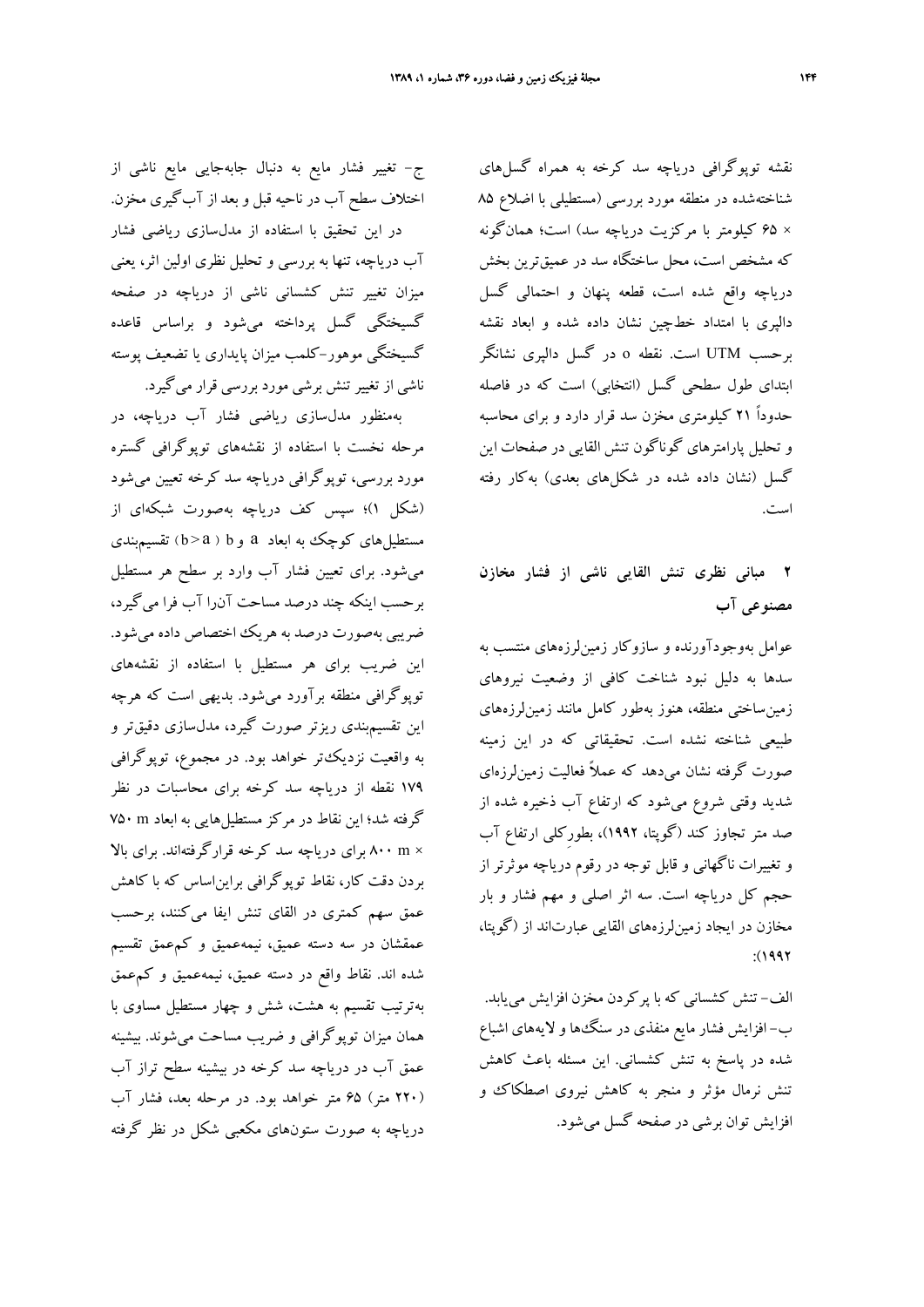تعادل در يک محیط کشسان بهصورت زير بەدست  
میآيد (لی و والاس، ۱۹۹۵).  
14) 
$$
u_i^j = F/8\pi\mu(\delta_{ij}r_{,kk} - \Gamma r_{,ij})
$$
 (۴)

 $\lambda + 2\mu$  $\lambda + \mu$  $+2$  $\Gamma = \frac{\lambda + }{4}$  $\left( (x_1)^2 + (x_2)^2 + (x_3)^2 \right)^{\frac{1}{2}}$ 3 2 2  $r = ((x_1)^2 + (x_2)^2 + (x_3)^2)$ در رابطه (4)، i راستاي جابهجايي و j راستاي نيروي واحد و نقطه اي <sup>F</sup> ) در دستگاه مختصات دكارتي) است. به اين ترتيب بردار جابهجايي  $(\mathrm u_1, \mathrm u_2, \mathrm u_3)$  حاصل از هريك از

ستونهاي آب درياچه در يك نقطه مشخص با استفاده از اين رابطه بهدست ميآيد. تانسور تغيير شكل نسبي (تنجش) حاصل از آب درياچه در هر نقطه دلخواه (<sub>ε i</sub>) تحت ميدان جابهجايي،

با رابطه زيرمشخص مي شود.

$$
\varepsilon_{_{ij}} = \begin{bmatrix}\n\frac{\partial u_{_{i}}}{\partial x_{_{i}}} & \frac{1}{2} \left( \frac{\partial u_{_{2}}}{\partial x_{_{1}}} + \frac{\partial u_{_{1}}}{\partial x_{_{2}}} \right) & \frac{1}{2} \left( \frac{\partial u_{_{i}}}{\partial x_{_{1}}} + \frac{\partial u_{_{2}}}{\partial x_{_{1}}} \right) \\
\frac{1}{2} \left( \frac{\partial u_{_{2}}}{\partial x_{_{1}}} + \frac{\partial u_{_{1}}}{\partial x_{_{2}}} \right) & \frac{\partial u_{_{2}}}{\partial x_{_{2}}} & \frac{1}{2} \left( \frac{\partial u_{_{2}}}{\partial x_{_{1}}} + \frac{\partial u_{_{2}}}{\partial x_{_{2}}} \right) \\
\frac{1}{2} \left( \frac{\partial u_{_{1}}}{\partial x_{_{1}}} + \frac{\partial u_{_{2}}}{\partial x_{_{1}}} \right) & \frac{1}{2} \left( \frac{\partial u_{_{1}}}{\partial x_{_{1}}} + \frac{\partial u_{_{1}}}{\partial x_{_{2}}} \right) & \frac{\partial u_{_{1}}}{\partial x_{_{1}}} & \dots\n\end{bmatrix}
$$
\n
$$
(2)
$$

یک تانسور متقارن مرتبه ۲ و دارای ۹ مولفه است و در  $_{\rm s_{\rm s}}$ حالتي كه j=i اختيار شود مولفههاي تغيير طول نسبي و اگر j#i باشد مولفههاي تنجش برشي را مشخص ميكند. به اين ترتيب با جايگذاري رابطه (4) در رابطه (5)، مي توان مولفههاي تانسور تغيير شكل نسبي، <sub>نن</sub>ه، ناشي از آب درياچه را در يك نقطه مشخص محاسبه كرد.

 $\sigma_{\shortparallel} - \epsilon_{\shortparallel}$ رابطه خطی تنش− تنجش (چ− ) در شرایط همسانگرد كشسان تحت عنوان قانون كلي هوك به شكل زيرتعريف ميشود:

ميشود كه قاعده آنها همين مستطيلهاي كوچك تقسيمبنديشده در كف درياچه است و ارتفاع آنها، h ، عمق متوسط ستون آب در مركز هريك از مستطيلها است. نيروي ناشي از فشار آب درياچه، F ، در هر ستون به صورت زيرتعريف ميشود:

$$
F = \rho g Sh
$$
  
\n
$$
S = a.b
$$
 (1)

كه در آن S مساحت قاعده مستطيلشكل در هر ستون، ρ چگالي حجمي آب (1000 كيلوگرم بر متر مكعب) و g شتاب گراني زمين( 8ر9 متر بر مجذور ثانيه) است. نيروي ناشي از فشار آب درياچه در هر ستون مكعبي شكل F با فرض نقطهاي بودن بهصورت رابطه رياضي (2) تعريف ميشود (لي و والاس، 1995)؛ فرض نقطهاي بودن F مستلرم آن است كه مساحت نقطه اثر نيرو بسيار كوچك باشد (0 → S)؛ يعني هرچه سطح قاعده مكعبها كوچكتر باشد، مدلسازي دقيقتر و به واقعيت نزديكتر خواهد بود.

$$
F = \lim_{\delta V \to 0} \rho f \delta V
$$
  

$$
\delta V = \delta S.h
$$
 (7)

دررابطه بالا *f* نيرو بر واحد جرم، ρ*f* نيروي داخلي بر واحد حجم و δV جزء كوچك حجم جسم تحت اثر نيرو است. مطابق اين رابطه، نيروي نقطهاي <sup>F</sup> را ميتوان با استفاده از تابع دلتاي ديراك (r(δ بهصورت زير شبيهسازي كرد:

$$
F = F \vec{a} \delta(r) \tag{7}
$$

در واقع رابطه (3) همان مدل رياضي استفاده شده در تعيين نيروي ناشي از فشار آب درياچه در هر ستون مكعبي شكل است.

ميدان جابهجايي كشساني ايجاد شده براساس مدل رياضي تعريف شده <sup>F</sup> در رابطه (3) با استفاده از معادله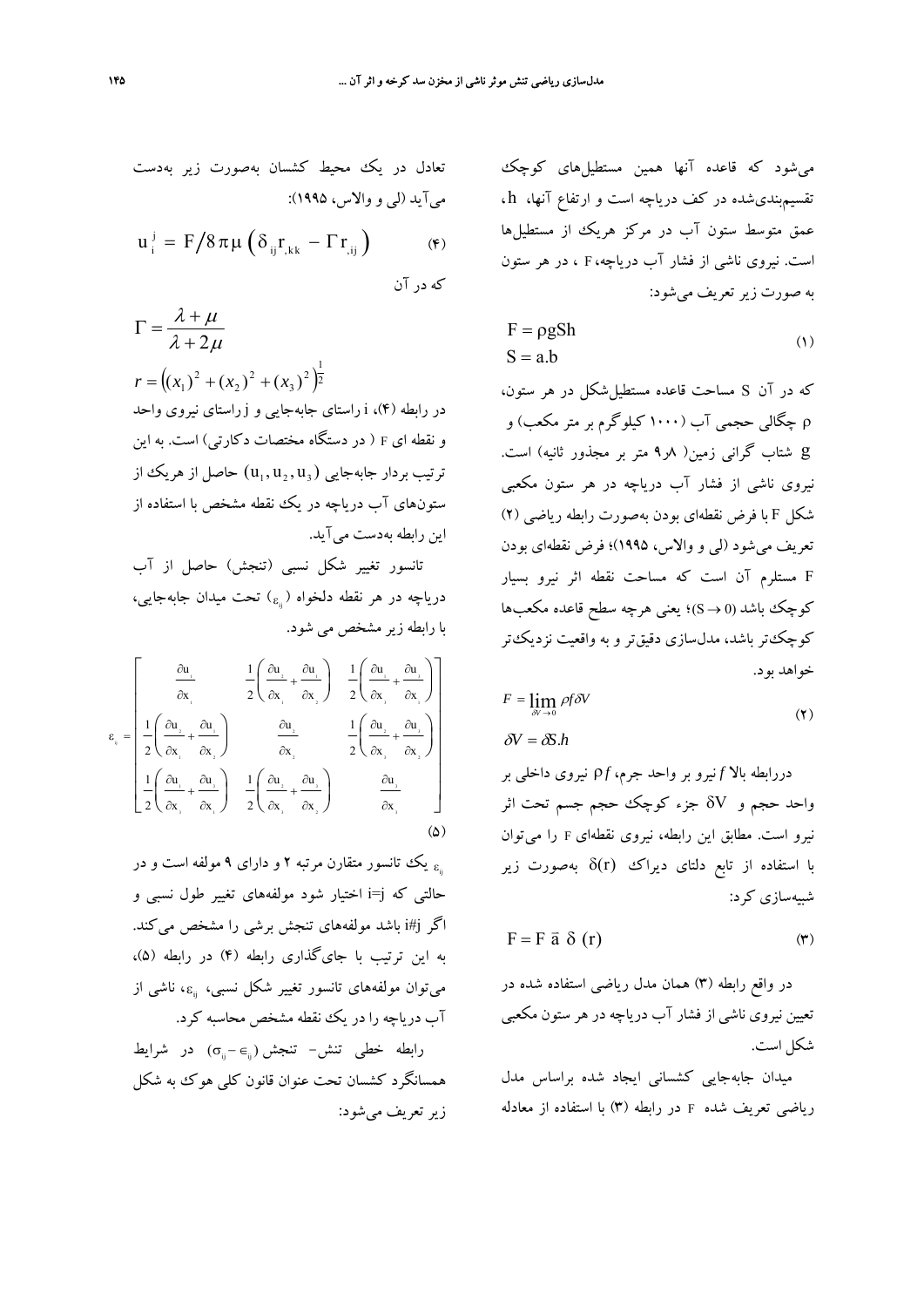$$
\sigma_t = T.t
$$

ا بعد مولفه تنش اصلي  $(\sigma_{r}, \sigma_{r}, \sigma_{r})$  را با حل معادله زير ميتوان بهدست آورد.

$$
([\sigma] - [I]\sigma)\{n\} = \{\cdot\}
$$
 (11)

معادله فوق كه يه شكل ماتريسي است يك دستگاه خطي همگن يا دستگاه معادلات خطي بدون طرف راست است و فقط در حالتي كه دترمينان ضرايب آن صفر باشد، سه جواب غيرصفر خواهد داشت كه همان سه مولفه تنش اصلي (بيشينه، متوسط و كمينه تنش اصلي) است، در معادله فوق [I] ماتريس قطري واحد است. بيشينه تنش برشي مطابق رابطه (12) مساوي نصف اختلاف بين بزرگترين و كوچكترين تنشهاي اصلي است و روي دو سطح متعامد بر هم عمل ميكند كه نسبت به سطوح اين دو تنش اصلي، موقعيت زاويهاي  $\pm \frac{\pi}{4}$  $\mathfrak{c}$ دارند. مشابه اين تعريف براي بيشينه تنجش (تغيير شكل) برشي وجود دارد كه با استفاده از تانسور تنجش قابل محاسبه است.

$$
\tau_{\text{max}} = \pm \frac{\sigma_1 - \sigma_3}{2} \tag{17}
$$

با استفاده از روش تبديل تانسوري ميتوان به تانسور تنش در دستگاه مختصات گسل دست يافت؛ بهاينترتيب با در دست داشتن تانسور تنش در دستگاه مختصات گسل با شيب δ و روند φ ميتوان با استفاده از روابط فوق پارامترهاي متفاوت تنش ناشي از مخزن مصنوعي آب در روي سطح گسل (نظير دو مولفه مماسي تنش در روي سطح گسل و مولفه قائم بر آن) را بهدست آورد. همچنين ميتوان با معلوم بودن بردار لغزش در صفحه گسل ( λ( ، مولفه مماسي تنش روي سطح گسل در راستاي بردار نغزش (  $(\tau_{\scriptscriptstyle \rm m})$  را با استفاده از رابطه (۱۳) محاسبه كرد.

 $\tau_{\text{nr}} = \tau_{\text{n}} \cdot \cos(\theta)$  (17)

$$
\sigma_{ij} = \lambda (\epsilon_{kk}) \delta_{ij} + 2\mu \epsilon_{ij} \tag{9}
$$

تانسور تنجش، λ و μ ij ∈تانسور تنش، σij كه در آن ضرايب لامه و  $\delta_{\rm ij}$  دلتاي ديراك است. در اين رابطه و نشانگر تقارن تانسور تنش همچون تانسور  $\sigma_{\rm{ii}} = \sigma_{\rm{ii}}$ تنجش است؛ انديس اول در  $\sigma_{\rm ii}$  راستاي سطحي را نشان ميدهد كه بردار تنش براي آن سطح موردِنظر و انديس دوم نشاندهنده راستاهاي سهگانه دستگاه مختصات دكارتي است.

 $\mathbf n$  مؤلفههای بردار تنش روی سطحی با بردار یکه  $\mathring{\text{T}}_{\text{l}}$ برحسب مؤلفههاي تانسور تنش ( در دستگاه مختصات دكارتي) با استفاده از رابطه (7) بهدست ميآيد (لاندو و لفشيز، 1959).

$$
T_i = \sigma_{ji} n_j \tag{V}
$$

مؤلفه عمودي بردار تنش روي سطحي با بردار  $\sigma_{\text{n}}$ يكه n از راه زير قابل محاسبه است:

$$
\sigma_n = \sigma_{ij} n_j n_i \tag{A}
$$

براي تعيين مؤلفه مماسي تنش از رابطه فيثاغورس استفاده ميشود (لاندو و لفشيز، 1959):

$$
\tau_n^{\gamma} = \left| \begin{matrix} n \\ T \end{matrix} \right|^{\gamma} - \sigma_n^{\gamma} = \begin{matrix} n & n \\ T_i & T_i - \sigma_n^{\gamma} \end{matrix}
$$
 (4)

براي تعيين راستاي مؤلفه برشي يا مماسي بردار تنش، ابتدا با استفاده از حاصلضرب خارجي بردار يكه n در بردار يكه منطبق بر بردار تنش ( r)، بردار يكه s كه عمود بر سطح گذرنده از n و r است به دست ميآيد. سپس از حاصلضرب خارجي بردار يكه s و بردار يكه n ، بردار يكه t كه منطبق بر مؤلفه برشي بردار تنش است، به دست ميآيد. با مشخص شدن بردار يكه t ، به جاي معادله (9) ميتوان از معادله زير براي تعيين مؤلفه برشي (خالص بدون در نظر گرفتن راستاي مشخص) بردار تنش استفاده كرد: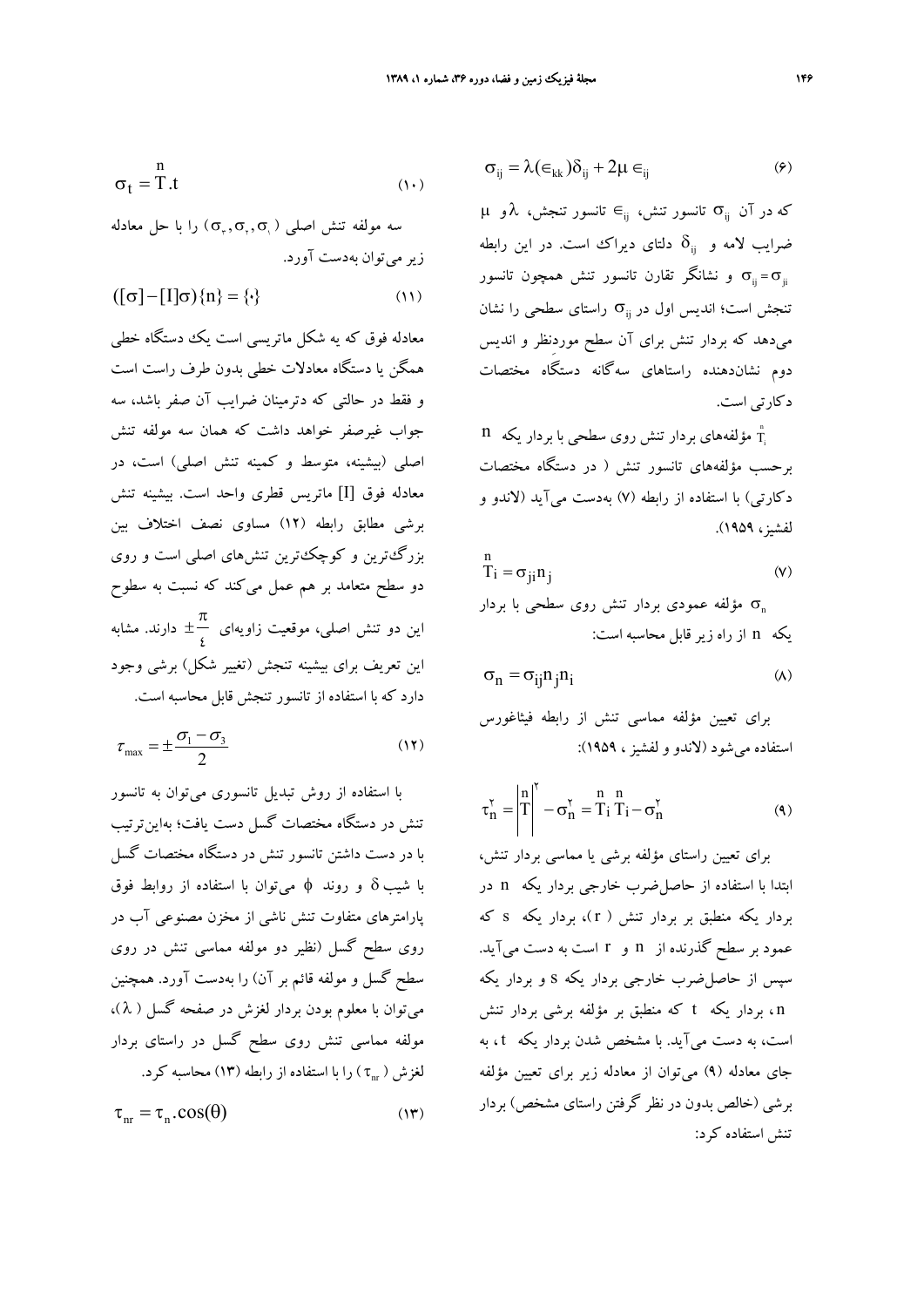$$
S_{nr} = \tau_{nr} - \mu \sigma_n \tag{10}
$$

در رابطه فوق  $\mathrm{S}_\mathrm{nr}$  توان برشي ناشي از اثر درياچه سد روي سطح گسل در راستاي بردار لغزش است كه با معلوم بودن بردار لغزش در صفحه گسل و محاسبه مولفه مماسي تنش روي سطح گسل در راستاي بردار لغزش (  $\tau_{_{\rm nr}}$  ) با استفاده از رابطه (13)، همچنين مولفه قائم تنش نرمال، رابطه (8)، قابل محاسبه است.

بهطورِكلي زمينلرزههاي رخداده اطراف يك سد جديد، در صفحه گسيختگي كه از قبل در منطقه موجود است و در حالت بحراني قرار دارد، برحسب ميزان تغيير توان برشي ناشي از فشار مخزن در سه دسته مشخص زير تقسيم بندي ميشوند (چاندر و كالپنا، 1997):

الف- حالتي كه مخزن موجب تسريع در زمان وقوع زمين لرزه شود (  $\mathrm{S_{nr}} > 0$ )؛ مطابق رابطه (١۵) افزايش توان برشي در راستاي بردار لغزش گسل (  $\mathrm{S_{nr}}$ ) بهمنزله پايين آمدن قدرت تحمل سنگها در برابر گسيختگي، در نتيجه تضعيف پوسته و تسريع در زمان بروز گسيختگي و وقوع زمين $\mathbb{C}_{\text{tr}}$  نومين زوه القايي است. افزايش  $\mathbf{S}_{\text{nr}}$  به اين مفهوم است كه مولفه تنش برشي ناشي از فشار مخزن در راستاي بردار لغزش گسل، بزرگ و همجهت با آن است (90>θ<0 ( و مي تواند باعث وقوع زمينلرزه در زماني زودتر از موعد مقرر (در غياب فشار مخزن) شود.

ب- حالتي كه مخزن موجب تأخير در زمان وقوع  $\mathrm{S}_{_{\rm nr}}$  زمین $\mathrm{L}_\mathrm{C}$ رزه شود (  $\mathrm{S}_{_{\rm nr}}<\mathrm{S}_{_{\rm nr}}$ )؛ مطابق رابطه (۱۳) کاهش بهمنزله پايداري بيشتر پوسته بوده كه موجب تاخير در زمان بروز گسيختگي و رخداد زمينلرزه طبيعي عليرغم ممانعت فشار آب مخزن شود. كاهش  $\mathrm{S}_{\text{nr}}$  به دو طريق امكان پذير است؛ ميتواند به دليل كوچكي مولفه تنش برشي ناشي از فشار مخزن در راستاي بردار لغزش گسل باشد كه در خلاف جهت آن (180>θ<90 (قرار دارد، يا ممكن است هم جهت با آن، اما كوچكتر از نيروي

كه در آن θ زاويه بين بردار لغزش و بردار مولفه مماسي تنش روي سطح گسل (همجهت با بردار لغزش) است. مطابق اين رابطه محدوه بيشينه اين پارامتر فقط زماني رخ ميدهد كه θ بين 0 تا 90 درجه باشد. در اين مرحله با استفاده از مفهوم قاعده گسيختگى موهور- كلمب و مولفه مماسي تنش روي سطح گسل در راستاي بردار لغزش (رابطه (13))، براساس ميزان تغيير تنش برشي ناشي از درياچه در صفحه گسيختگي گسل، مسئله پايداري يا تضعيف پوسته مورد بررسي قرار ميگيرد.

**1-2 قاعده موهور - كلمب**

جهت فهم سازوكار زمينلرزه القايي همانند زمينلرزههاي طبيعي ميتوان از ملاك گسيختگى موهور- كلمب كمك گرفت. از جمله نارساييهاي اين قاعده نبود شناخت كافي از وضعيت نيروهاي زمينساختي و هيدروليكي موجود در منطقه است (چاندر و كالپنا، 1997). رابطه موهور - كلمب در صفحه گسيختگي با بردار يكه n كه از قبل در منطقه وجود داشته و از لحاظ زمينساختي در وضعيت بحراني قرار داشته است، بهصورت زير توصيف ميشود (تلواني، 2000):

 $\Delta P = \Delta P_u + \Delta P_{diff}$  $\Delta S = \Delta \tau - \mu (\Delta \sigma_n - \Delta P)$  $(1f)$ 

در اين رابطه Δ $\sigma_n$  ، ΔS و Δτ بهترتيب تغيير توان برشي (توان در اينجا به معني استعداد يا امكان داشتن است كه در اينجا خالص بدون در نظر گرفتن راستاي مشخص مدنظر است)، تنش نرمال و برشي در صفحه گسيختگي، و  $\Delta \rm P$  به ترتيب تغيير فشار مايع منفذي ناشي  $\Delta \rm P_{\rm diff}$  ،  $\Delta \rm P_{\rm u}$ از تغيير تنش كشساني (معروف به اثر آني)، فشار مايع منفذي گسترش يافته القايي و كل فشار مايع منفذي است. توان برشي ناشي از اثر درياچه سد روي سطح گسل در راستاي بردار لغزش ( λ( ،به صورت زيرتعريف ميشود.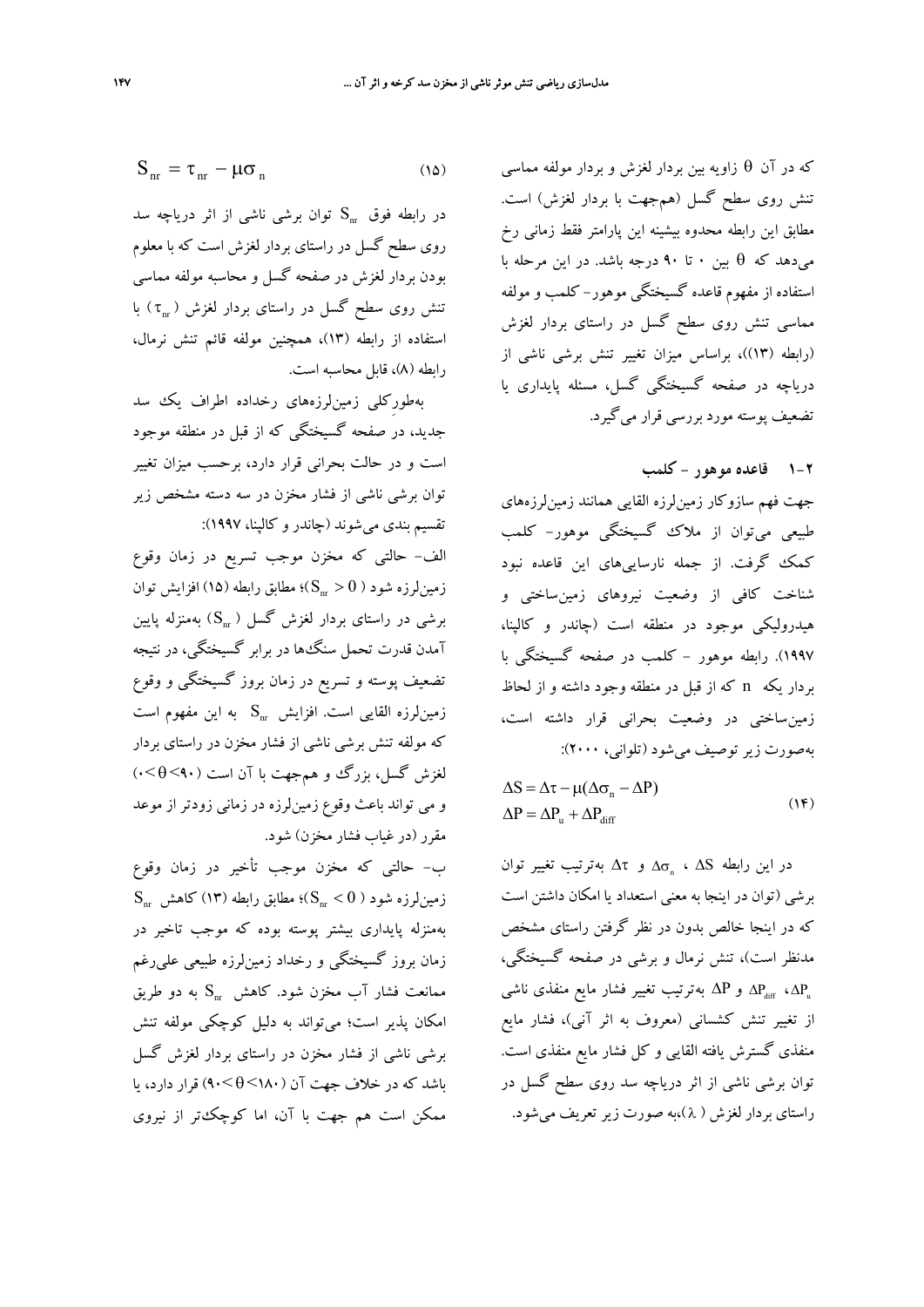اصطكاك ايجاد شده بر اثر فشار آب مخزن در سطح گسيختگي باشد. ج- حالتي كه مخزن نقشي در وقوع زمينلرزه ندارد ؛ به عبارت سادهتر زمين ${\rm t}_{{\rm u}}$ رنه بهطور طبيعي در  ${\rm S}_{\rm nr}=0$  ) موعد مقرر خود (در غياب فشار مخزن) رخ ميدهد.

**3 مدلسازي رياضي تنش موثر ناشي از مخزن سد كرخه و اثر آن در ايجاد گسيختگي روي گسل دالپري** روش صورت گرفته در اين پژوهش براي تحليل

نظري امكان بروز گسيختگي القايي ناشي از اثر درياچه سد در صفحه گسيختگي گسل داراي محدوديتهايي نيز است؛ با توجه به نبود بررسيهاي كافي ژئوتكنيكي در تعيين مدل مناسب سرعت انتشار امواج در لايههاي گوناگون زمين براي كاهش خطاي تعيين محل وقوع زمينلرزهها (شركت لرزهنگار پارسيان، 1385)، نبود تحقيقات كافي زمينشناسي و لرزهزمينساختي در زمين هنوز اطلاع دقيقي از هندسه دقيق گسلها (در سهبعد)، سازوكار دقيق زمينلرزهها و ارتباط اين دو با يكديگر در دست نيست، همچنين وضعيت نيروهاي لرزهزمينساخت موجود در منطقه بهطور كامل معلوم نيست (چاندر و كالپنا، 1997).

با توجه به روابط ذكر شده در بخش پيشين، بخشي از صفحه گسل رورانده دالپري واقع در منطقه مورد بررسي (مستطيلي با اضلاع 85 × 65 كيلومتر با مركزيت درياچه سد) با طول، شيب، روند و بردار لغزش ازپيشتعيينشده، براي محاسبه و تحليل پارامترهاي متفاوت (تنش برشي ناشي از اثر درياچه سد در راستاي بردار لغزش گسل ۲<sub>۰۳۰</sub> تنش نرمال  $\sigma_{\text{n}}$  و توان برشي ناشي از اثر درياچه سد در راستای بردار لغزش گسل  $\mathrm{S_{nr}}$ ) بهصورت ریاضی مدل شدهاند. طول گسيختگي سطحي اين گسل با توجه به محدوده مورد بررسي و با استفاده از نقشه گسلهاي منطقه (طرح مطالعات سد مخزني كرخه، مرحله اول، 1370) 15

كيلومتر لحاظ شده است (شكل1). با توجه به نبود اطلاعات كافي از شيب اين گسل، صفحه گسيختگي گسل پيشگفته با شيبهاي متفاوت بين 15 تا 60 درجه مدل شده است. طالبيان و جكسون (2004) براساس مدلسازي مصنوعي امواج حجمي زمينلرزههاي دورلرزهاي قابل دسترس در منطقه زاگرس، شيب محتمل در منطقه زاگرس را بين 30 تا 60 درجه و عمق لرزهزا در اين گستره را كمتر از 20 كيلومتر گزارش كردهاند، ازاينرو عمق لحاظ شده براي همة صفحات با توجه به عمق لرزهزا و مشخصه عمقي زمينلرزههاي القايي، ١٥ كيلومتر لحاظ شده است. متوسط بردار لغزش در صقحه فروديواره گسل با توجه به سازوكار زمينلرزههاي منطقه مورد بررسي E 15° <sup>N</sup> درنظر گرفته شده است. در جدول (1) ضرايب كشساني در ناحيه سد كرخه براساس تحقيقات لرزهنگاري درونگالري (شركت مهاب قدس 1370 الف) و برخي مشخصات ديگر سد (شركت لرزهنگار پارسيان، 1385) كه به نوعي در مدلسازي مهم بودهاند آمده است.

**جدول .1** ضرايب كشساني در منطقه و مشخصات سد كرخه.

| اندازه                                    | پارامتر         |
|-------------------------------------------|-----------------|
| ۲۰۸×۲۵ر۲ پاسکال                           | مدول برشي (µ)   |
| ۲۰۸× <mark>۷</mark> ۸ <sub>۲ پاسکال</sub> | مدول یانگ (E)   |
| $r_{\lambda_{\zeta}}$ .                   | ضريب پواسون (v) |
| ۱۲۷ متر                                   | ارتفاع سد از پی |
| ۰۸۱/ ۳۹۰۳ میلیون مترمکعب                  | حجم مخزن        |
| ۳۰۳۰ متر                                  | طول تاج سد      |
| ۱۱۰۰ متر                                  | طول كف          |

به دليل استفاده از تابع دلتاى ديراك در مدل رياضي تعريف شده نيرو (رابطه (3))، فشار آب درياچه در هريك از ستونهاي مكعبيشكل آب، نقطهاي فرض شده است. خطاي ناشي از اين فرض موجب ميشود تا ميزان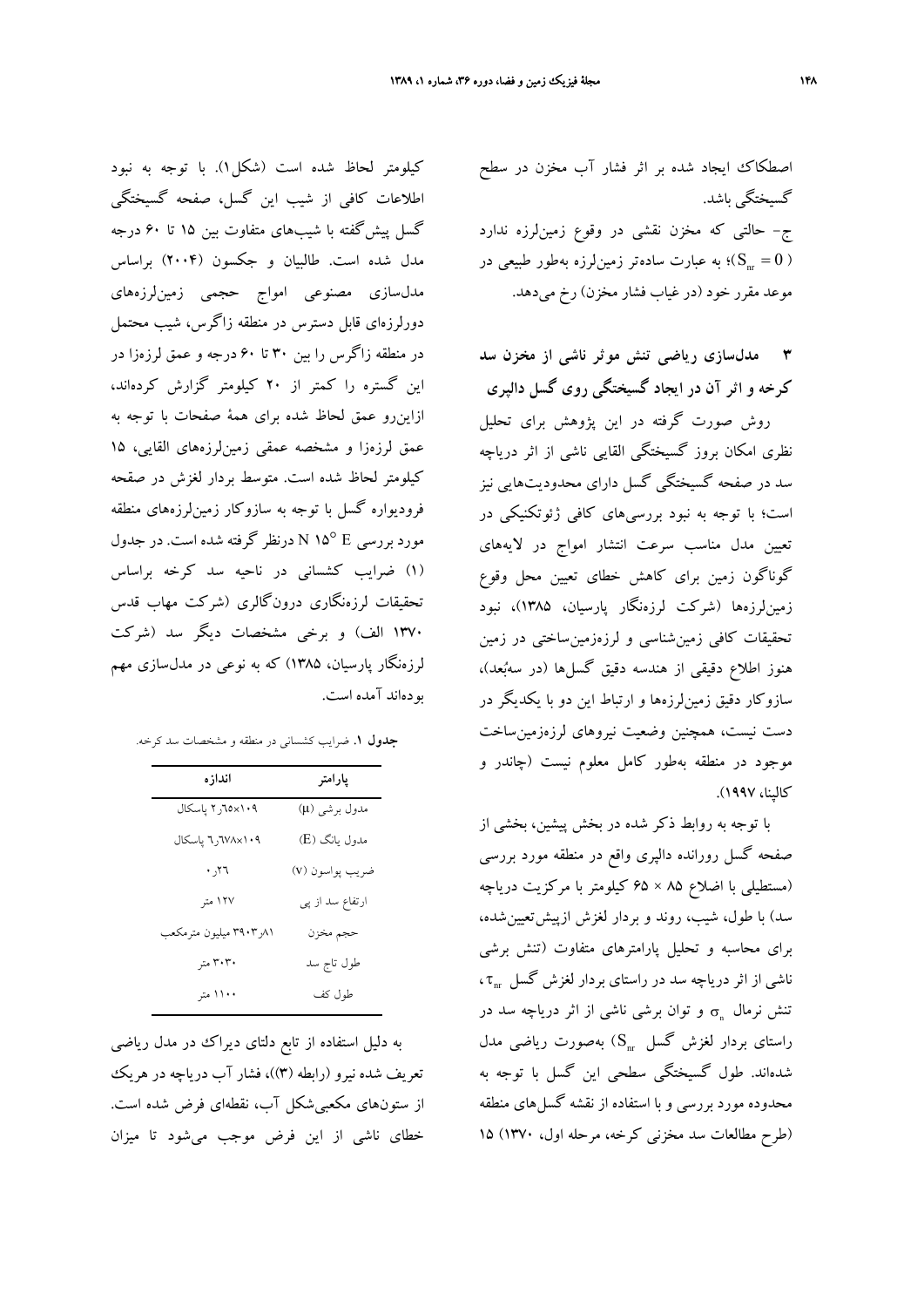،15 ،30 45 و 60 درجه ترسيم شدهاند؛ مقياس رنگي برحسب بار و ابعاد نمودارها برحسب UTM در دستگاه مختصات صفحه گسل است. محور افقي در راستاي طول سطحي و محور قائم در راستاي طول عمقي صفحه گسل تعريف ميشود. توجه شود كه مقادير عمقي آورده شده در اين بخش همگي در دستگاه مختصات دكارتياند؛ رابطه رياضي تبديل طول عمقي در دستگاه مختصات صفحه گسل (z') ،با شيب  $\delta$ ، به دستگاه مختصات د كارتي (z) بهصورت z=z'.sin (  $\delta$  ) به صورت ( z) د

براساس شكل 2 تنش برشي ناشي از اثر درياچه سد در راستاي بردار لغزش سطح گسيختگي دالپري تنها در شيب 15 درجه به صورت ناحيه بسيار كوچك و ناچيزي اطراف نزديكترين نقطه گسل به درياچه (واقع در نزديكي سطح زمين) مثبت است. ملاحظه ميشود كه كمينه مقدار اين پارامتر بهترتيبِ سير صعودي در شيبهاي ،30 ،45 60 و 15 درجه است، محل آن در شيب 15 درجه در عمق تقريباً 6 كيلومتري قرار دارد و بهتدريج با افزايش شيب به سمت اعماق، بيشتر مهاجرت ميكند؛ پارامتر پيشگفته در همة شيبها بهتدريج با دور شدن از اين محل بهطور يكنواخت افزايش مييابد.

پارامترهاي متفاوت تنش محاسبه شود در بخشهايي از پوسته واقع در مجاورت كف درياچه يا در فواصل بسيار نزديك به آن، به يكباره بهطور غيرِمنطقي زياد شود كه طبيعتاً جوابهاي صحيحي نخواهد بود. بهمنظور بالا بردن دقت، محاسبه تنش در نقاطي از پوسته به فاصله حداقل 650 متر يا بيشتر نسبت به عميقترين بخش درياچه سد كرخه صورت گرفته است. مقدار تنش محاسبه نشده در نقاط نزديكتر از اين فاصله به كف درياچه، بهراحتي در بررسي منحني پربنديهاي تنش با استفاده از امتداد كنتورها تا كف درياچه قابل پيشبيني است (گو و گو، 1970). اين پارامترها در 7 سطح تراز آب (،160 ،170 ،180 ،190 ،200 210 و 220 متر نسبت به سطح آبهاي آزاد) برآورد شده است كه نتايج آن بهطور خلاصه در اين بخش بيان ميشود.

شكلهاي ،2 3 و4 نمودارهاي (منحني پربندي) بهترتيب: تنش برشي ناشي از اثر درياچه سد در راستاي بردار لغزش، تنش نرمال و توان برشي ناشي از اثر درياچه سد در راستاي بردار لغزش، در بيشينه سطح تراز آب (220 متر) در صفحه گسيختگي سطحي گسل دالپري هستند كه در شيبهاي متفاوت بهترتيب از چپ به راست



**شكل.2** نمودارهاي (منحني پربندي) تنش برشي ناشي از اثر درياچه سد در راستاي بردار لغزش گسيختگي سطحي دالپري در بيشينه سطح تـراز آب (220 متـر) هستند كه در شيبهاي متفاوت بهترتيب از چپ به راست ۱۵، ۳۰، ٤٥ و ٦٠ درجه ترسيم شدهاند، مقياس رنگي برحسب بار و ابعاد نمودارها برحسـب UTM بهصورت محور افقي طول سطحي گسيختگي و محور قائم طول عمقي گسيختگي است.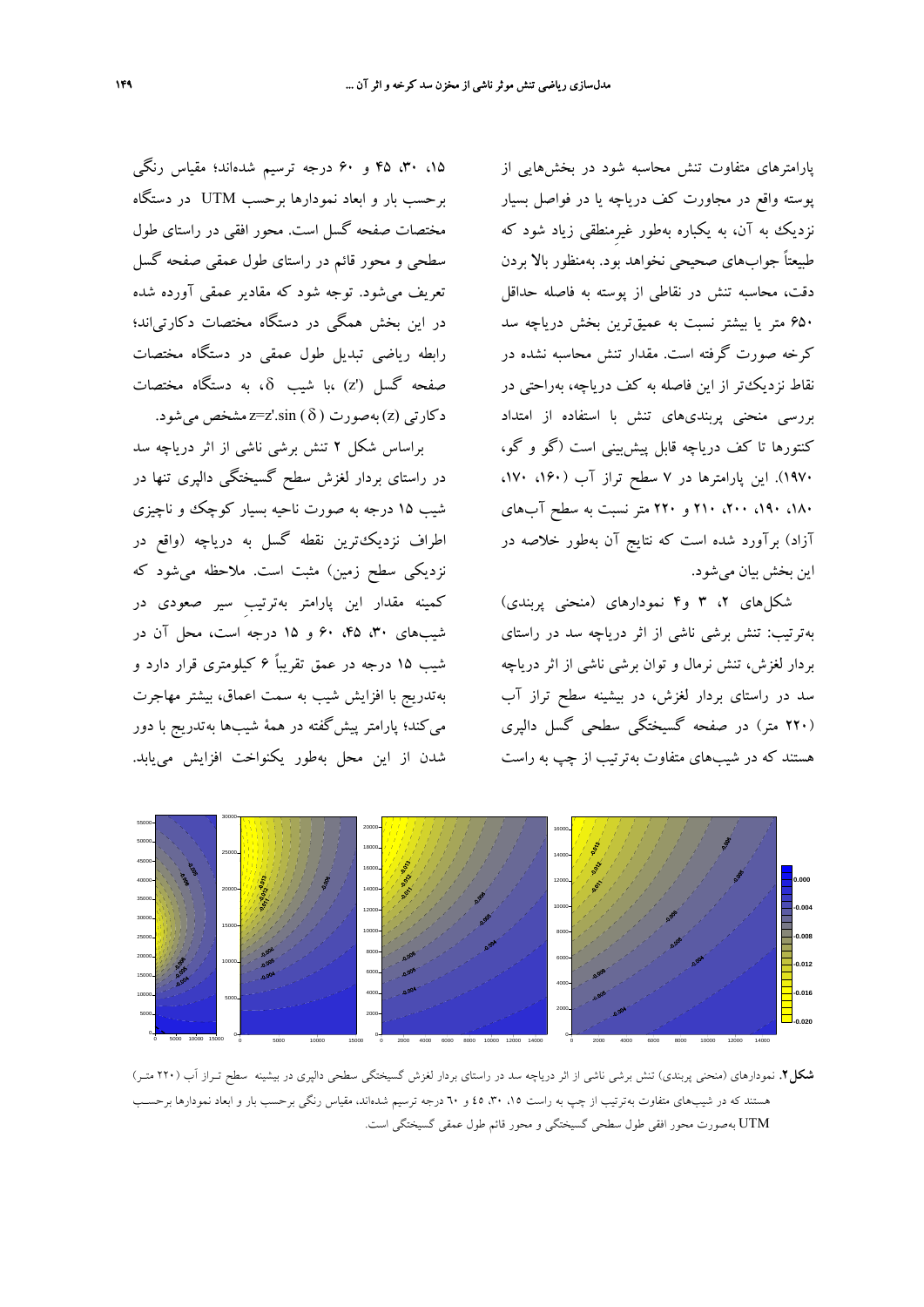براساس شكل 3 بيشينه مقدار تنش نرمال ناشي از اثر درياچه سد در شيب 15 درجه، گسيختگي سطحي دالپري در نزديكترين نقطه گسل به درياچه درعمق تقريباً 7 كيلومتري قرار داشته كه با افزايش شيب به سمت اعماق بيشتر مهاجرت ميكند. ملاحظه ميشود كه پارامتر پيشگفته در همة شيبها بهتدريج با دورشدن از اين محل كاهش مييابد.

براساس شكل 4 توان برشي ناشي از اثر درياچه سد در راستاي بردار لغزش سطح گسيختگي گسل دالپري در همة شيبها منفي بوده كه مطابق توضيحات داده شده و همچنين رابطه (15) نشانگر نقش تاخيري مخزن در زمان بروز گسيختگي دالپري است. در شيب 15 درجه محل كمترين تاخير (محل كمينه توان برشي در راستاي بردار لغزش) در نزديكترين نقطه گسل به درياچه مخزن در عمق تقريباً 6 كيلومتر قرار گرفته است و با افزايش شيب، به سمت اعماق بيشتر مهاجرت ميكند. بهطوركلي بيشترين تاخير زماني در بروز گسيختگي بهترتيب متعلق به شيبهاي ،45 ،30 60 و 15 درجه (واقع در نقاط ابتدابي گسل)است، ملاحظه ميشود كه هرچه به سمت نقاط انتهايي گسل حركت كنيم، بيشينه تاخير زماني با افرايش شيب افرايش مييابد. مدلسازي رياضي تنش ناشي از درياچه سد كرخه روي قطعه پنهان اين گسل كه تا پايين دست ساختگاه سد ادامه يافته نشانگر آن است كه مخزن فقط در شيب 15 درجه موجب تسريع در زمان بروز

گسيختگي و درنتيجه وقوع زمينلرزه القايي در سطح اين قطعه از گسل تا عمق كمتر از 5ر2 كيلومترخواهد بود؛ در اين شيب بيشينه مقدار پارامتر مورد نظر تقريباً 12ر0 بار برآورد شده و در عمق تقريباً 1 كيلومتر قرار گرفته است. براي زمينلرزههاي القايي تاشي از مخازن، تغييرات تنشي در حدود 01ر0 مگاپاسكال (1ر0 بار) نيز كفايت ميكند (تلواني، 2000).

بهطورِكلي براساس تحليل نظري تنش ناشي از مخزن در مورد بخشي از گسل دالپري واقع در منطقه مورد بررسي ميتوان اينطور نتيجهگيري كرد كه چنانچه درياچه سد نزديك به بخش فراديواره گسل از نوع معكوس و رورانده يا فروديواره گسل از نوع نرمال قرار گرفته باشد، انتظار ميرود كه مخزن براساس پاسخ كشساني محيط بتواند موجب افزايش پايداري پوسته و در نتيجه تاخير در زمان بروز گسيختگي گسل شود. با استدلالي مشابه، چنانچه درياچه سد نزديك به بخش فروديواره گسل از نوع معكوس يا فراديواره گسل از نوع نرمال قرار گرفته باشد، انتظار ميرود كه بار مخزن بتواند موجب كاهش پايداري پوسته و در نتيجه تسريع در زمان بروز گسيختگي و رخداد زمينلرزه القايي شود. همة اين موارد، با افزايش شيب گسل يا كاهش فاصله صفحه گسل نسبت به درياچه سد (بهخصوص موقعيت آن در نزديك يا زير بخش عميق مخزن) ملموستر خواهند شد.



**شكل.3** نمودارهاي (منحني پربندي) تنش نرمال در گسيختگي سطحي دالپري ناشي از اثر درياچه سد در بيشينه سطح تراز آب (220 متر) هسـتند كـه در شيبهاي متفاوت بهترتيب از چپ به راست ،15 ،30 45 و 60 درجه ترسيم شدهاند، مقياس رنگي برحسب بار و ابعاد نمودارها برحسب UTM بهصورت محور افقي طول سطحي گسيختگي و محور قائم طول عمقي گسيختگي است.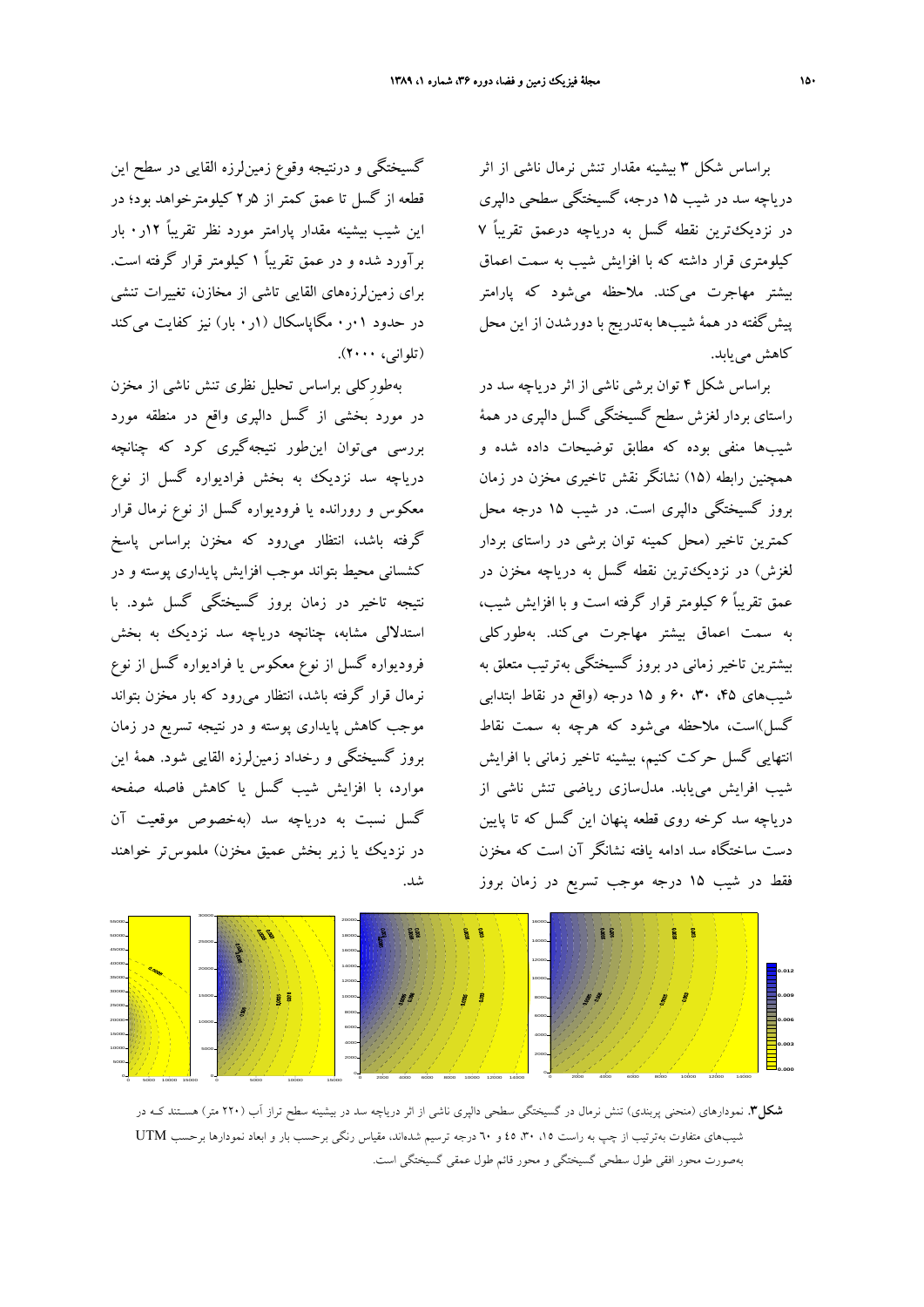

**شكل.4** نمودارهاي (منحني پربندي) توان برشي ناشي از اثر درياچه سد در راستاي بردار لغزش گسيختگي سطحي دالپري در بيشينه سطح تراز آب (220 متـر) هستند كه در شيبهاى متفاوت بهترتيب از چپ به راست ۱۵، ۳۰، ٤٥ و ٦٠ درجه ترسيم شدهاند، مقياس رنگي برحسب بار و ابعاد نمودارها برحسب UTM بهصورت محور افقي طول سطحي گسيختگي و محور قائم طول عمقي گسيختگي است.

نمودارهاي الف): بيشينه تنش برشي، ب): بيشينه تنجش برشي ، ج): بيشينه تنش اصلي، د): كمينه تنش اصلي ، ه): تنش برشي و): متوسط تنش اصلي، ز): تنش نرمال، ح): توان برشي، ط): توان برشي در راستاي بردار لغزش گسل، ي): تنش برشي در راستاي بردار لغزش گسل نشان داده شده است. ملاحظه ميشود كه منحني تغيير همة پارامترها بهاستثناي منحني خطي متوسط تنش اصلي كه مقدار آن در همة سطوح تراز آب، مستقل از شيب است، در سطوح تراز آب كمتر از 200 متر به شكل خطي ظاهر ميشوند؛ همة پارامترها با كاهش سطح تراز آب ازلحاظ قدرِمطلق عددي به سمت صفر ميگرايند. با توجه به بيشينه ارتفاع آب در سطح تراز 190 متر (35 متر) و موقعيت اين قطعه از گسل نسبت به درياچه سد، ميتوان اينطور نتيجهگيري كرد كه در سطوح تراز 160 تا 190 متر بيشينه گسترش اثر درياچه در نزديكترين نقطه گسل به درياچه (واقع در نزديكي سطح زمين) است. روند تغييرات در نمودارهاي الف تا ه مشابه است و همگي در شيب 30 درجه بيشينه هستند. ملاحظه ميشود كه بيشينه تنش نرمال در شيب 45 درجه است (براساس شكل 3 اين مقدار در نزديكترين نقطه گسل به درياچه واقع در عمق حداقل 7 كيلومتر يا بيشتر مشاهده ميشود) كه براساس قاعده موهور-كلمب موجب افزايش نيروي اصطكاك در سطح گسل و در از مقايسه شكلهاي ٢، ٣ و ۴ موارد زير ملاحظه ميشود:

الف- انحنا و روند كنتورها همگي متمايل به سمت درياچه سد (منشا نيرو) است، كه بهدليل فاصله نسبتاً زياد اين گسل از مخزن سد (از نقطهنظر زمينلرزههاي القايي) شكلي يكنواخت بهخود گرفتهاند.

ب- بهدليل دوري صفحه گسل از بخش عميق درياچه، كنتورهاي دو پارامتر تنش و توان برشي در راستاي بردار لغزش كاملاً مشابه يكديگر و عكس تنش نرمالاند، بهطوريكه محل كمينه اين دو پارامتر همان بيشينه تنش نرمال است.

ج- محل بيشترين تاخير زماني در بروز گسيختگي در همة شيبها همواره در نزديكترين نقاط گسل به درياچه سد بوده است كه با افزايش سطح تراز آب، افزايش مييابد. د- گراديان پارامترهاي متفاوت تنش در محل بيشينه تاخير زماني در بروز گسيختگي بسيار بيشينه از ساير نقاط گسل بوده است (در اين بخش از گسل فاصله كنتورها بسيار كم است) و به تدريج با دور شدن از اين نقاط كاهش مييابد. در شكل 5 ميزان تغيير بيشينه پارامترهاي متفاوت تنش ناشي از اثر درياچه سد در هفت سطح تراز آب (،160

،170 ،180 ،190 ،200 210 و 220 متر) برحسب تغيير شيب صفحه گسيختگي سطحي گسل دالپري بهترتيب در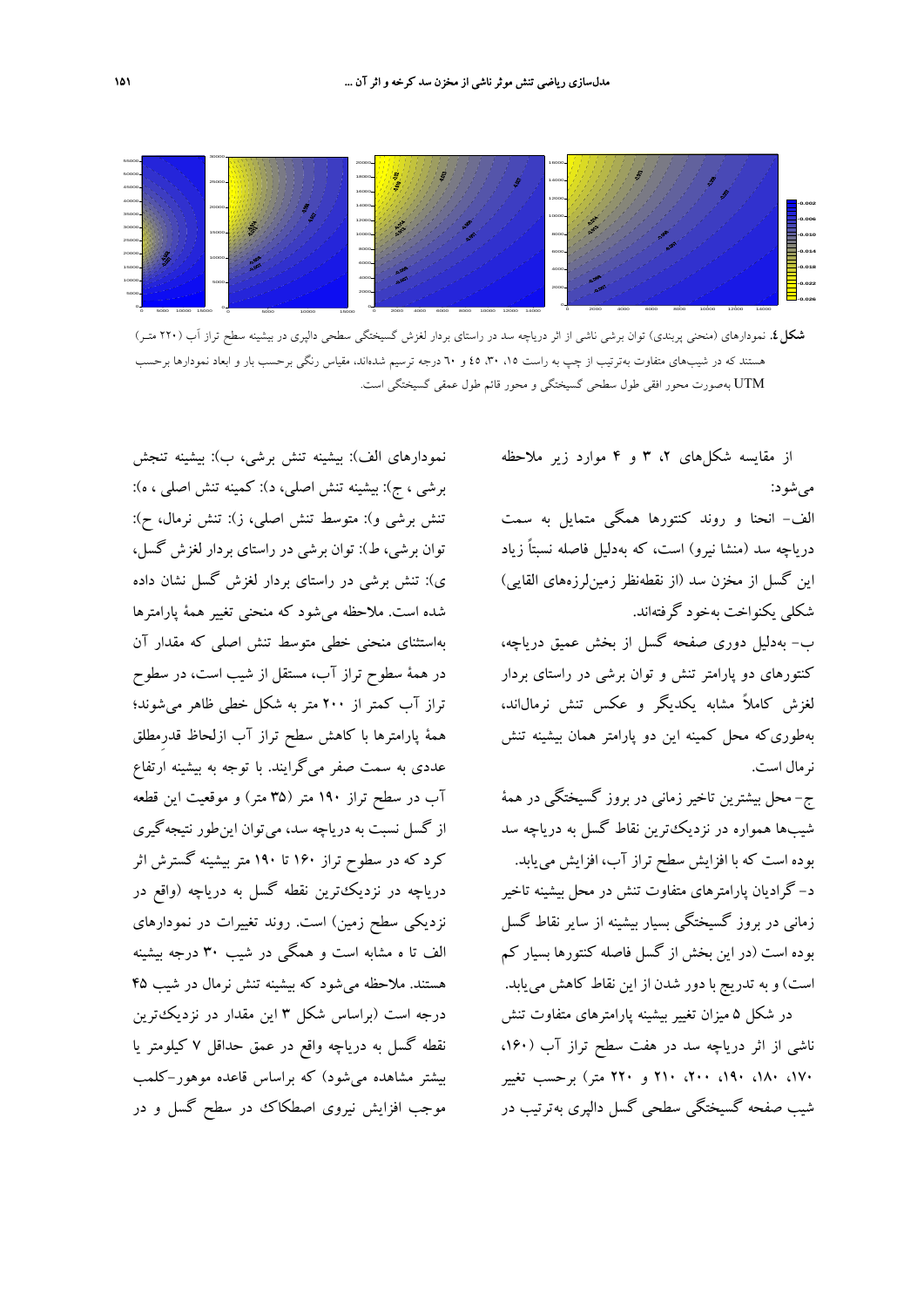امكان ثبت رخدادها بهتر شود. شبكه دائمي لرزهنگاري رقمي سد كرخه از سال 1378 با پنج ايستگاه شروع به كار كرد كه كار اين شبكه تا امروز به صورت دائم ادامه يافته است. آبگيري سد كرخه در دو مرحله صورت گرفت، اولين مرحله در تاريخ ششم ژوئيه 1997 شروع شد كه بهدليل وجود نشتي و عمليات عمراني ديوار آببند به تعويق افتاد تا اينكه در سيزده فوريه 2000 مجدداً آغاز شد. منحني سطح آب مخزن سد كرخه (ترسيم شده براساس گزارشهاي رسيده از سد كرخه بهطور دستي) بههمراه تعداد روزانه زمينلرزههاي ثبت شده شبكه لرزهنگاري سد كرخه از اواسط 1997 تا 2006 در شكل 6 نشان داده شده است؛ در برخي زمانها (بطور مثال: سوم آوريل 2001) در شيب منحني سطح آب، افزايش و كاهشهاي تندي مشاهده ميشود (در شكل با دايره مشخص شده) كه مقارن با افزايش تعداد روزانه زمينلرزهها است. ملاحظه ميشود كه همزمان با شروع اولين مرحله آبگيري سد تعداد زمينلرزهها افزايش يافته ولي بعد از پرشدن سد، تعداد لرزشها بهطور محسوسي كاسته شده است. فراواني زمينلرزهها در سال 2000 (شروع دومين مرحله آبگيري مخزن سد)، نسبت به سالهاي قبل افزايش قابل توجهي داشته كه بيربط با مسئله آبگيري نيست.

بررسيها نشان ميدهد كه تعداد زمينلرزههاي مشاهده شده در منطقه كرخه با مشخصه بزرگاي كمتر از 4 و عمق كانوني بين 5 تا 15 كيلومتر بهطور محسوسي بعد از آبگيري سد افزايش يافته است. اين موضوع با قبول بحراني بودن منطقه (در برابر وقوع زمينلرزه) ميتواند مدعي وقوع زمينلرزههاي القايي باشد (حسيني و همكاران، 1385). شكل 7 نقشه لرزه زمينساخت گستره پيرامون سد كرخه در منطقه مورد بررسي (مستطيلي با اضلاع 85 × 65 كيلومتر با مركزيت درياچه سد) 18 ماه قبل و بعد از دومين مرحله آبگيري سد را نشان ميدهد.

نتيجه توان برشي خواهد شد. اين نتيجه به خوبي با بيشينه تاخير زماني در بروز گسيختگي در شيب 45 درجه مطابقت ميكند. همانگونه كه مشخص است عليرغم مقدار زياد تنش برشي خالص در سطح گسل، مولفه تنش برشي در راستاي بردار لغزش گسل فقط در شيب 15 درجه مقداري مثبت و بسيار كوچك دارد و در ساير شيبها كاملاً خلاف جهت و البته بسيار كوچك است (شكل ۵– نمودارهاي ه و ي). متعاقباً مشابه اين نتيجه در توان برشي خالص و در راستاي بردار لغزش نيز ديده مي شود (شكل ۵– نمودارهاي ي و ط).

#### **4 بحث**

در اين بخش ابتدا ميزان تغييرات سطح آب مخزن سد كرخه و رابطه آن با روند لرزهخيزي منطقه، بهخصوص در مورد گسل دالپري مورد بررسي قرار گرفته است، سپس مروري اجمالي بر پارهاي از بررسيهاي آماري صورت گرفته روي زمينلرزههاي گستره پيرامون سد كرخه خواهد شد و در نهايت نتايج آماري و مشاهدهاي با نتايج حاصل از مدلسازي رياضي تنش ناشي از مخزن سد كرخه در صفحه گسيختگي گسل دالپري (آورده شده در بخش پيشين) مورد مقايسه و بحث قرار ميگيرد.

سد مخزني كرخه در 24 كيلومتري شمال غرب انديمشك در استان خوزستان (در جنوب غربي ايران) در 48 درجه و 7ر8 دقيقه طول شرقي و نيز 32 درجه و 29ر6 دقيقه شمالي در منطقه كرخه واقع شده است. شبكه لرزهنگاري سد بهمنظور مشاهده نحوه توزيع و تغييرات فراواني رويداد زمينلرزهها، قبل و بعد از آبگيري مخزن سد كرخه و امكان وقوع زمينلرزههاي القائي طراحي و نصب شده است. اولين شبكه موقت لرزهنگاري در تاريخ مهرماه 1375 به صورت آنالوگ در گستره پيرامون طرح سد كرخه با پنج ايستگاه شروع به كار كرد. شبكه موقت رقمي تلهمتري در تيرماه 1376 شروع به كار كرد، به نظر ميرسد تعويض شبكه از آنالوگ به ديجيتال سبب شده تا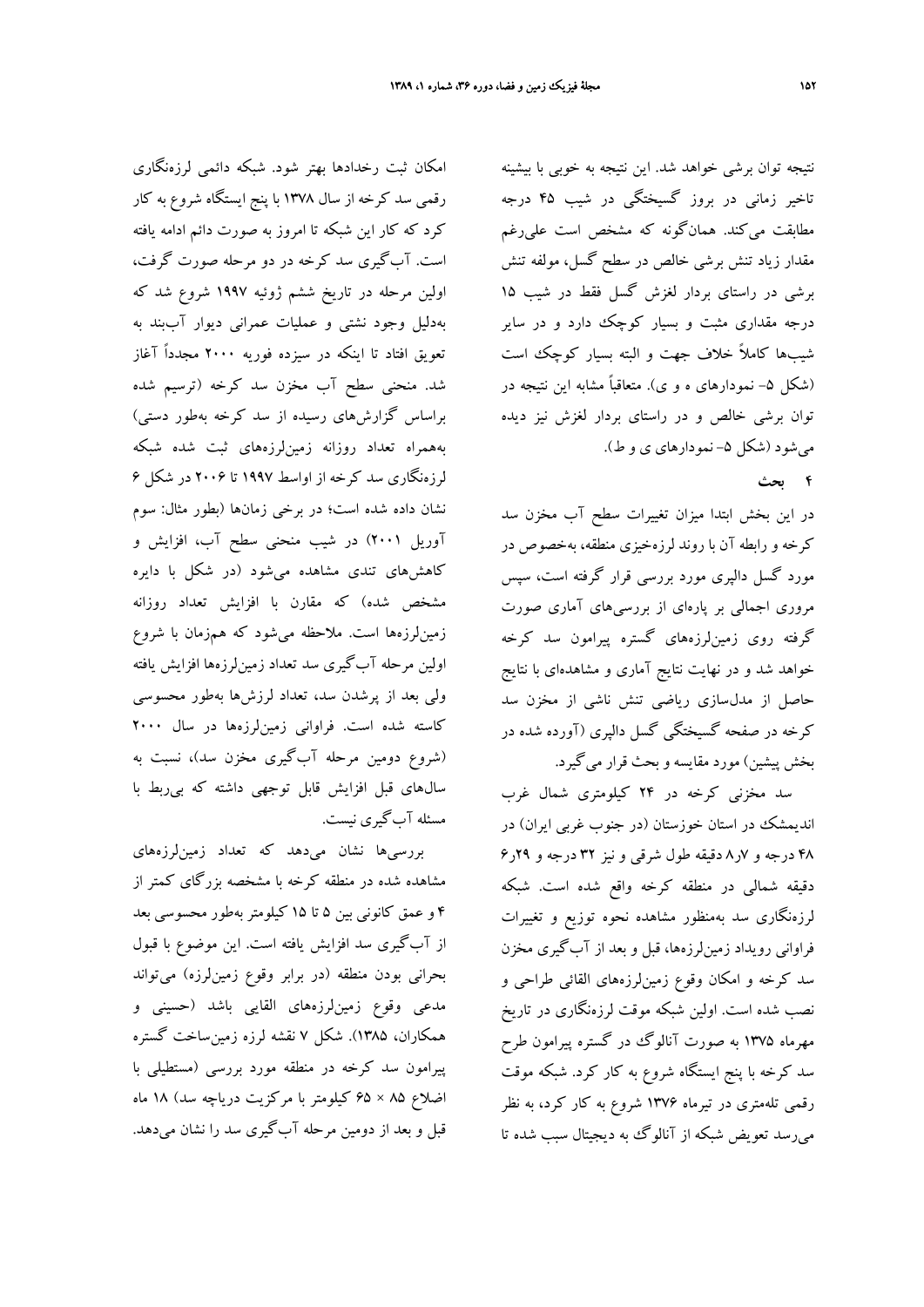

**شكل.5** بيشينه پارامترهاي مختلف تنش ناشي از اثر درياچه سد در هفت سطح تراز آب (،160 ،170 ،180 ،190 ،200 210 و 220 متر) بر حسب تغيير شيب صفحه گسيختگي سطحي گسل دالپري به ترتيب در نمودارهاي الف): بيشينه تنش برشي، ب): بيشينه تنجش برشي ، ج): بيشينه تنش اصلي، د): كمينه تنش اصلي، ه): تنش برشي و): متوسط تنش اصلي، ز): تنش نرمال، ح): توان برشي، ف): توان برشي در راستاي بردار لغزش گسل و ي): تنش برشي در راستاي بردار لغزش گسل نشان داده شده است.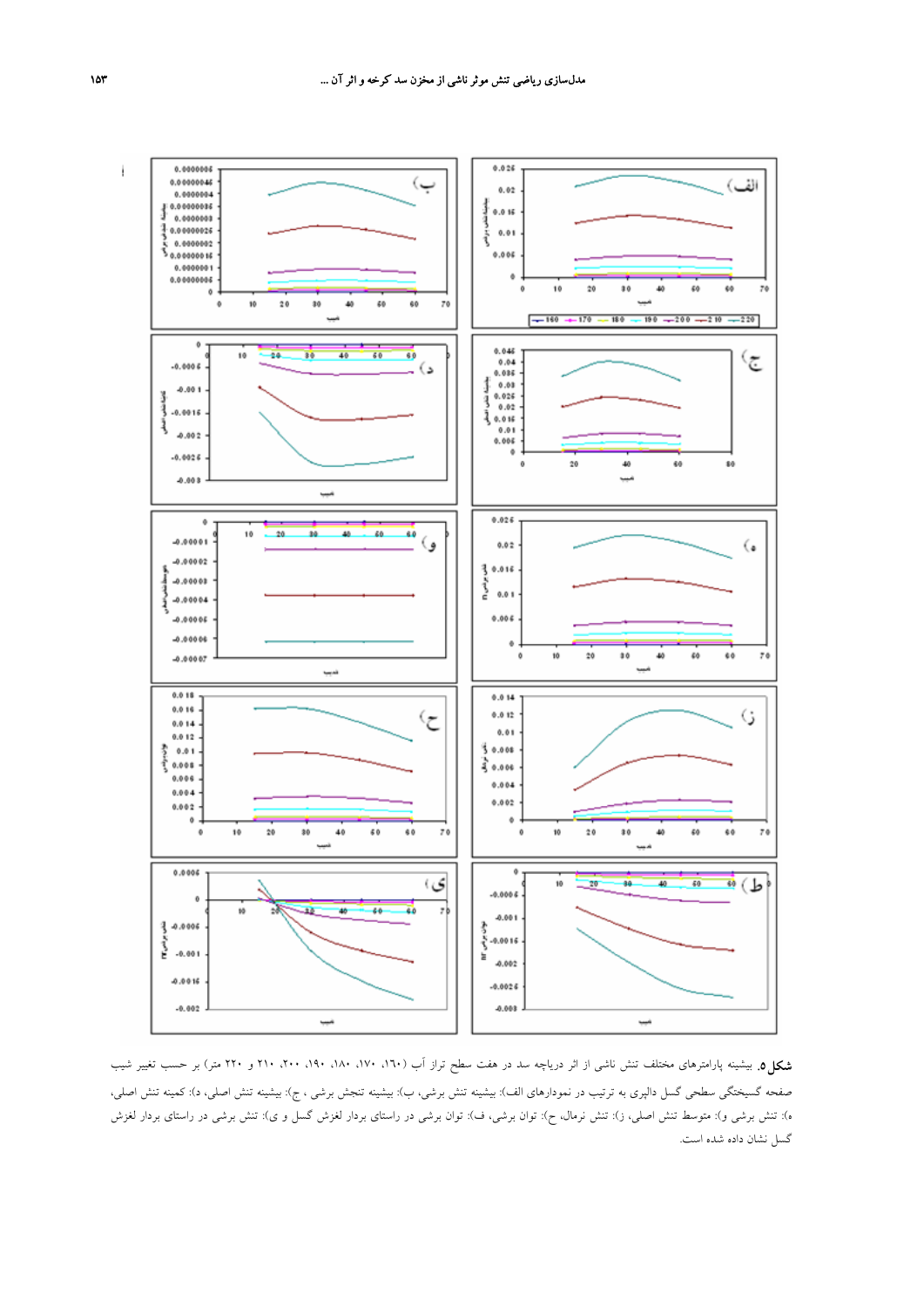(شركت لرزهنگار پارسيان، 1385) زمينلرزه سوم آوريل 2001 منتسب به قطعه پنهان گسيختگي گسل دالپري، با بزرگاي 7ر4 رخداده تقريباً 14 ماه پس از شروع دومين مرحله آبگيري، در فاصله تقريباً 12 كيلومتري از سد كرخه(بهنقل ازمركزلرزه نگاري جهاني ( International (Seismological Center, ISC) احتمالاً از نوع القايي است. همچنين بهنام و همكاران (2003) نيز براساس پردازش دادههاي لرزهنگاري و شتابنگاري ثبتشده شبكههاي شتابنگاري و لرزهنگاري محلي سد كرخه حدوداً به مدت شش سال (از 1996 تا 2002) احتمال القايي بودن زمينلرزه سوم آوريل 2001 (منتسب به اين قطعه پنهان) را مطرح كردهاند. اين زمينلرزه در شكلهاي 6 و 7ب با پيكان مشخص شده است. اين مشاهدات با نتايج حاصل از مدلسازي رياضي تنش موثر ناشي از مخزن سد كرخه روي قطعات گسل دالپري نيز مطابقت مي كند.

براساس شكل 7 و مشاهده رومركز زمينلرزهها احتمال ميرود كه گسل دالپري كه در غرب ساختگاه سد قرار دارد طولي بيشتر از آنچه كه در نقشه كشيده شده، داشته باشد. گسل لهبري، قطعه پنهان و احتمالي گسل دالپري و گسل چپگرد پيشاني كوهستان از منبعهاي مهم و فعال منطقه هستند كه در شكل 7 كاملا مشهودند. براساس تحقيقات صورت گرفته در منطقه مورد بررسي، منبعهاي اصلي گسل لهبري و قطعه پنهان گسل دالپرياند. قطعه پنهان گسيختگي گسل دالپري (وابسته به تاقديس دالپري) كه با روند تقريباً شمالي–جنوبي تا نزديكي پايين دست ساختگاه سد ادامه يافته است ( شكل 1) بهويژه بعد از آبگيري، روند افزايشي در فعاليت خود داشته است. اين در حالي است كه تغيير واضحي در فعاليت لرزهخيزي گسيختگي سطحي گسل دالپري در گستره مورد بررسي مشاهده نميشود (شكل7). براساس گزارش جامع شبكه لرزهنگاري و شتابنگاري طرح سد و نيروگاه كرخه



**شكل.6** منحني سطح آب مخزن سد كرخه به همراه تعداد روزانه زمينلرزه در بازه زماني (1997 تا 2006).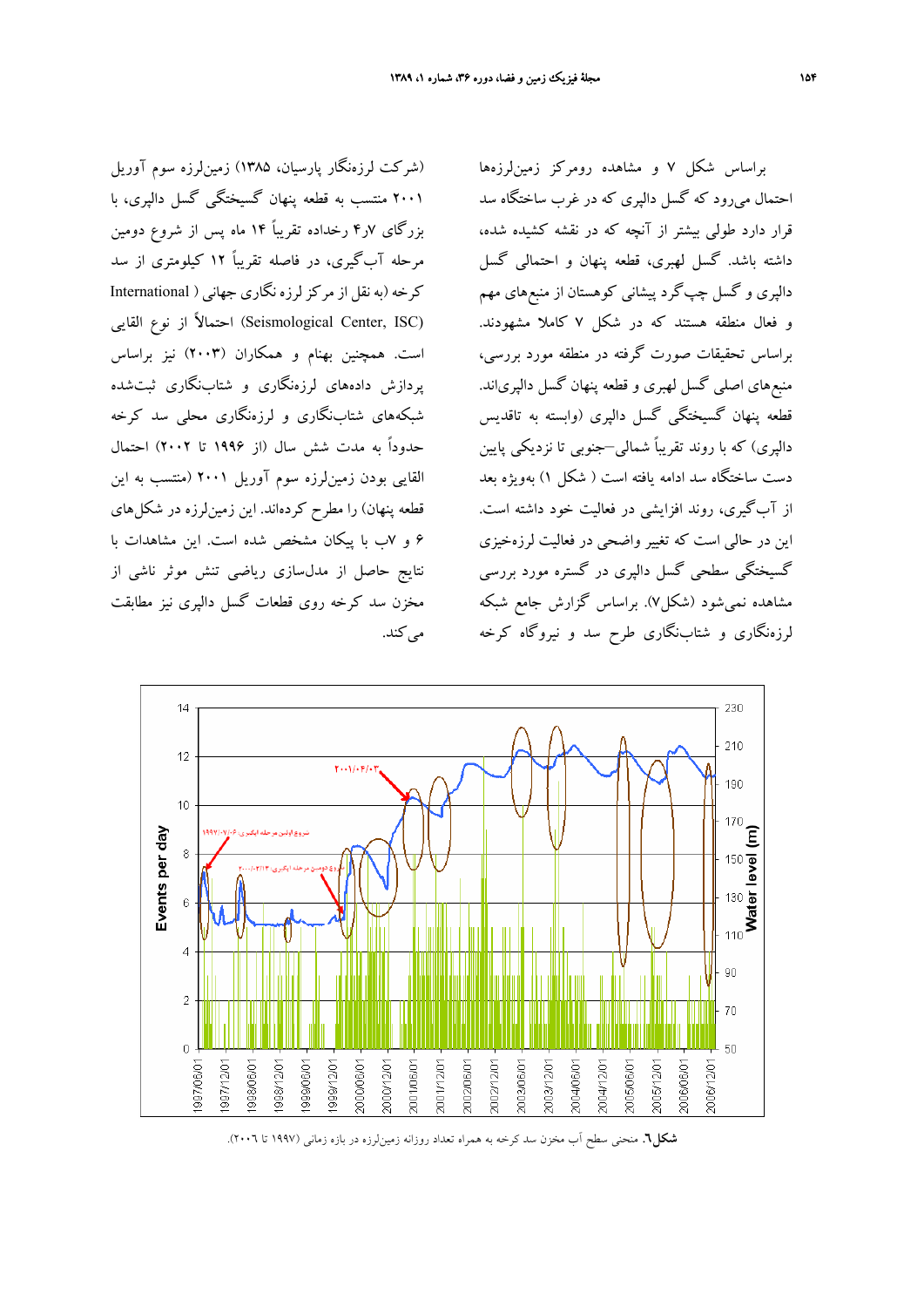

**شكل.7** نقشه لرزهزمينساخت گستره پيرامون سد كرخه 18 ماه الف): قبل و ب): بعد از دومين مرحله آبگيري (2000/02/13)؛ چهارضلعي رسـمشـده نشـانگر مستطيلي با اضلاع 85 × 65 كيلومتر با مركزيت درياچه سد است.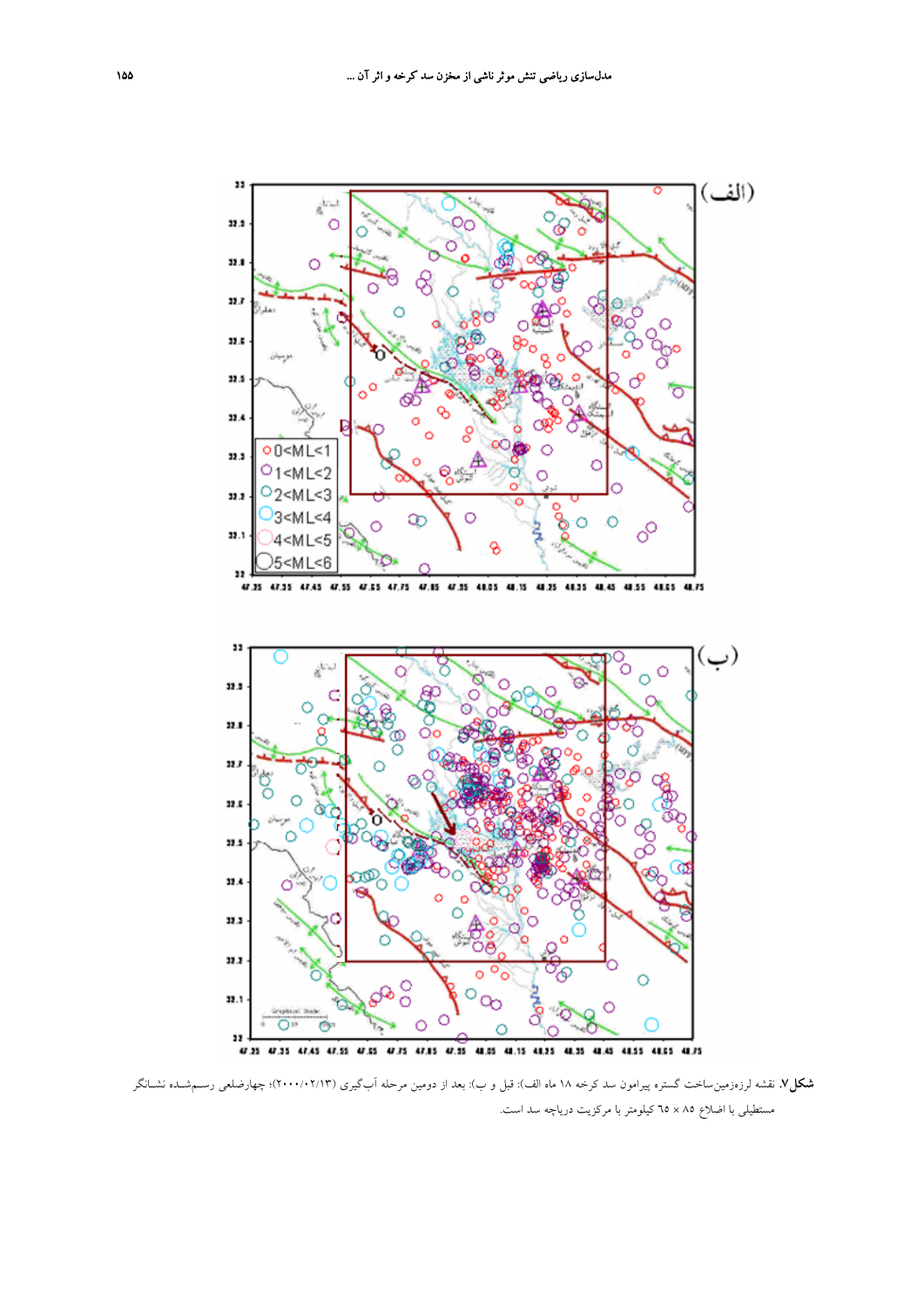$.17<sub>0</sub>$ 

شركت لرزهنگار پارسيان، ،1385 گزارش جامع شبكه لرزهنگاري و شتابنگاري طرح سد و نيروگاه كرخه، شركت توسعه منابع آب و نيروي ايران. شركت مهاب قدس، 1370 الف، طرح سد مخزني كرخه (مرحله دوم)، مطالعات و طراحي مكانيك سنگ، جلد دوم، بخش ۶–۲-۵، شركت توسعه منابع آب و نيروي ايران. شركت مهاب قدس، 1370ب، طرح مطالعات سد مخزني كرخه (مرحله اول)، لرزهخيزي و خطر زمينلرزه، شركت توسعه منابع آب و نيروي ايران.

- Behnam, M., Nayeb, S. and Mahdavian, A., 2003, Monitoring of Karkheh Damite in the southwest of Iran. Commision Internationale Des Grands Barrages, Montreal, Canada.
- Chander, R. and Kalpna, 1997, On categorizing induced and natural tectonic earthquakes near new reservoirs. Eng. Geol., **46**, 81-92.
- Gough, D.I. and Gough, W.I., 1970, Stress and deflection in the lithosphere near Lake Kariba. Geophys., J., **21**, 65-78.
- Gupta, H. K., 1992, Reservoir-induced Earthquakes, Developments in Geotechnical Engineering (Elsevier).
- Gupta, H.K., 2002, A review of recent studies of triggered earthquakes by artificial water reservoirs with special emphasis on earthquakes in Koyna, India, Science Rev. **58**, 279-310.
- Landau, L. D. and Liftshitz, E. M., 1959, Theory of elasticity, Addison Wesley. Pergamon Press, London, UK.
- Lay, T. and Wallace T. C., 1995, Modern Global Seismology. Academic Press. San Diego.
- Simpson, D. W., Leith, W. S. and Scholz, C. H., 1988, Two types of reservoir-induced seismicity, B. Seismol. Soc. Am. **78**, 2025– 2040.
- Snow, D. T., 1972, Geodynamics of seismic reservoirs. Proc. Symp. Percolation through Fissured Rock. Ges. Erd- und Grundbau. Stuttgart. T2J: 1-9., Germany.
- Talebian, M. and Jakson, J., 2004, A reappraisal of earthquake focal mechanisms and active shortening in Zagros mountains of Iran, Geophys. J. Int., **156**, 506-526.
- Talwani, P., 2000, Seismogenic properties of the

5 نتيجهگيري براساس نتايج حاصل از مدلسازي رياضي تنش موثر ناشي از مخزن سد كرخه روي قطعاتي از گسل دالپري موارد زير قابل ذكراست: -1 تنش ناشي از مخزن در قطعهاي از گسيختگي سطحي گسل دالپري موجب تاخير در زمان بروز گسيختگي در همة شيبها و در نتيجه وقوع زمينلرزه طبيعي، عليرغم ممانعت فشار آب مخزن است.

-2 تنش ناشي از مخزن در قطعهاي از گسيختگي پنهان اين گسل كه با روند تقريباً شمالي– جنوبي تا نزديكي پاييندست ساختگاه سد ادامه يافته است، موجب تسريع در زمان بروز گسيختگي و در نتيجه وقوع زمينلرزه القايي تنها در شيب 15 درجه در اعماق كمتر از 5ر2 كيلومتر است. در اين شيب بيشينه مقدار توان برشي القايي ناشي از اثر درياچه سد در راستاي بردار لغزش اين قطعه تقريباً 12ر0 بار برآورد شده كه در عمق تقريباً 1 كيلومتري قرار گرفته است.

-3 براساس نتايج حاصل از مدلسازي رياضي احتمال القايي بودن زمينلرزه سوم آوريل 2001 (منتسب به قطعه پنهان گسل دلپري) است.

اين نتايج با بررسي آماري زمينلرزههاي رخداده در منطقه مورد بررسي كه نشانگر افزايش تجمع زمينلرزههاي عموماً از نوع كمءعمق و بزرگاي كمتر از ۴، بهخصوص پس از آبگيري در منطقه مورد بررسي پيرامون مخزن سد (بهويژه در راستاي قطعه پنهان گسيختگي گسل دالپري) است نيز مطابقت مي كند.

**منابع**

حسيني، ز،. حافظي مقدس، ن،. اميدي، پ. و جوان دولويي ، غ،. ،1385 بررسي آماري زلزلههاي القايي ناشي از آبگيري سد كرخه، بيست و پنجمين گردهمايي علوم زمين. 30 بهمن ماه الي 2 اسفندماه